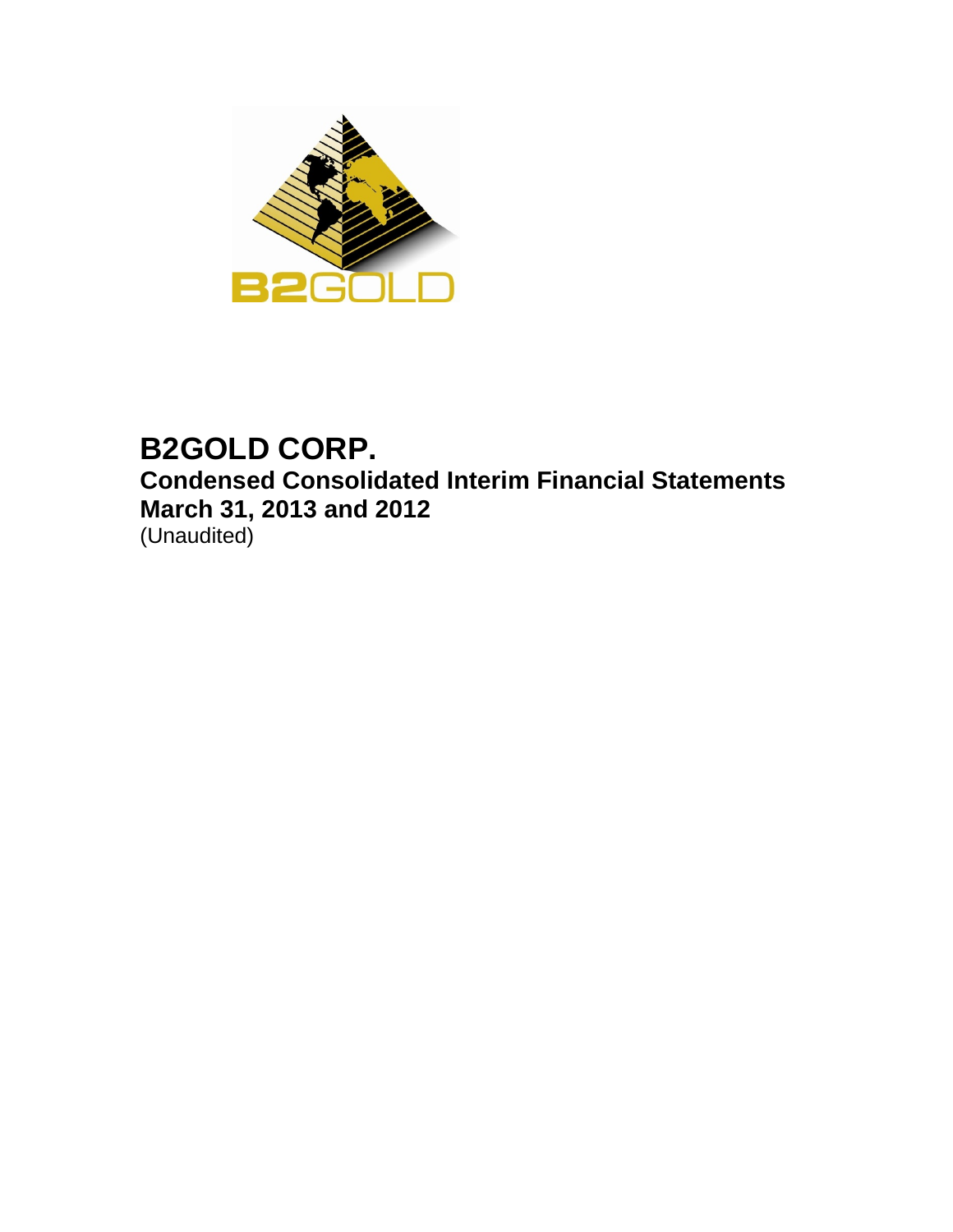## *CONSOLIDATED STATEMENTS OF OPERATIONS FOR THE THREE MONTHS ENDED MARCH 31*

(Expressed in thousands of United States dollars, except shares and per share amounts) (Unaudited)

|                                                                                                                                                                                                                                        |          | 2013                                                                       |          | 2012                                        |
|----------------------------------------------------------------------------------------------------------------------------------------------------------------------------------------------------------------------------------------|----------|----------------------------------------------------------------------------|----------|---------------------------------------------|
| Gold revenue                                                                                                                                                                                                                           | \$       | 154,853                                                                    | \$       | 63,873                                      |
| <b>Cost of sales</b>                                                                                                                                                                                                                   |          |                                                                            |          |                                             |
| Production costs<br>Depreciation and depletion<br>Royalties and production taxes<br>Inventory fair value adjustments on CGA acquisition (non-cash) (Note 6)                                                                            |          | (70, 345)<br>(14, 231)<br>(3,939)<br>(32, 354)                             |          | (22, 336)<br>(6,618)<br>(3,215)             |
| <b>Total cost of sales</b>                                                                                                                                                                                                             |          | (120, 869)                                                                 |          | (32, 169)                                   |
| Gross profit                                                                                                                                                                                                                           |          | 33,984                                                                     |          | 31,704                                      |
| General and administrative<br>CGA acquisition costs (Note 6)<br>Write-down of long-term investment (Note 8)<br>Share-based payments (Note 13)<br>Foreign exchange (losses)/ gains<br>Accretion of mine restoration provisions<br>Other |          | (6,780)<br>(5,859)<br>(3, 494)<br>(2, 915)<br>(1,590)<br>(703)<br>(1, 195) |          | (4,353)<br>(3,864)<br>432<br>(446)<br>(328) |
| <b>Operating income</b>                                                                                                                                                                                                                |          | 11,448                                                                     |          | 23,145                                      |
| Unrealized loss on derivative instruments (Note 15)<br>Community relations<br>Interest and financing expense<br>Other                                                                                                                  |          | (2, 414)<br>(698)<br>(347)<br>(719)                                        |          | (901)<br>102                                |
| Income before withholding and other taxes                                                                                                                                                                                              |          | 7,270                                                                      |          | 22,346                                      |
| Current income tax, withholding and other taxes<br>Deferred income tax                                                                                                                                                                 |          | (6,488)<br>(719)                                                           |          | (5,066)<br>(2,734)                          |
| Net income for the period                                                                                                                                                                                                              | \$       | 63                                                                         | \$       | 14,546                                      |
| Attributable to:<br>Shareholders of the Company<br>Non-controlling interests                                                                                                                                                           | \$       | 63                                                                         | \$       | 14,546                                      |
| Net income for the period                                                                                                                                                                                                              | \$       | 63                                                                         | \$       | 14,546                                      |
| <b>Earnings per share</b> (attributable to shareholders of the Company)<br>Basic<br><b>Diluted</b>                                                                                                                                     | \$<br>\$ | 0.00<br>0.00                                                               | \$<br>\$ | 0.04<br>0.04                                |
| Weighted average number of common shares outstanding (in thousands)<br><b>Basic</b><br><b>Diluted</b>                                                                                                                                  |          | 600,379<br>606,344                                                         |          | 379,679<br>388,489                          |

See accompanying notes to consolidated financial statements.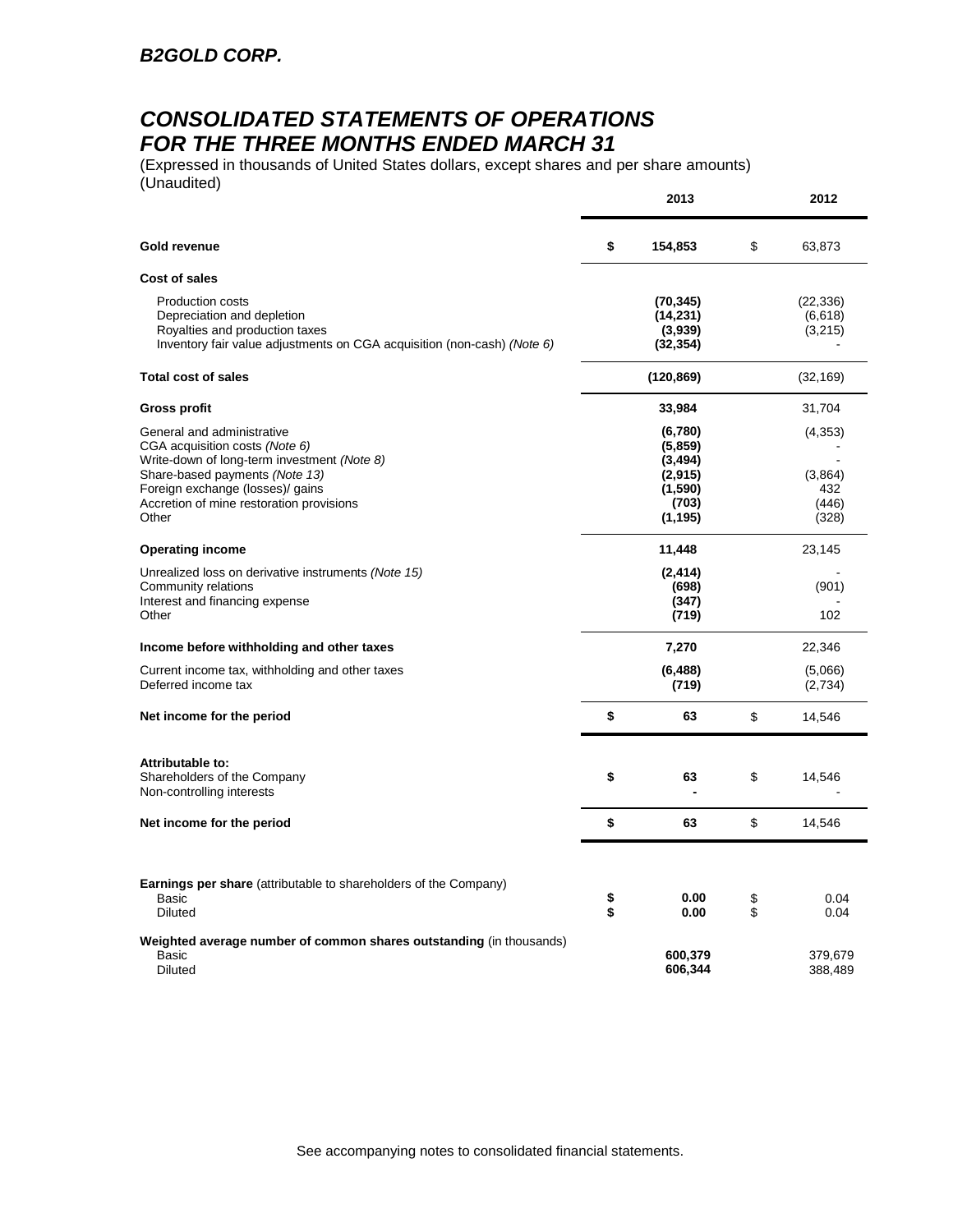## *CONSOLIDATED STATEMENTS OF COMPREHENSIVE INCOME FOR THE THREE MONTHS ENDED MARCH 31*

(Expressed in thousands of United States dollars, except shares and per share amounts) (Unaudited)

|                                                                                                                                                                                                                                                                                                    |    | 2013                          |    | 2012   |
|----------------------------------------------------------------------------------------------------------------------------------------------------------------------------------------------------------------------------------------------------------------------------------------------------|----|-------------------------------|----|--------|
| Net income for the period                                                                                                                                                                                                                                                                          | \$ | 63                            | \$ | 14,546 |
| Other comprehensive income (loss)                                                                                                                                                                                                                                                                  |    |                               |    |        |
| Items that may be reclassified subsequently to net earnings:<br>Exchange differences on translating foreign operations<br>$\blacksquare$<br>Unrealized loss on investments (Note 8)<br>$\blacksquare$<br>Reclassification adjustment for impairment loss on investment to net earnings<br>(Note 8) |    | (9, 151)<br>(3, 138)<br>1,407 |    | 4.147  |
| Other comprehensive income (loss) for the period                                                                                                                                                                                                                                                   |    | (10, 882)                     |    | 4.147  |
| Total comprehensive income (loss) for the period                                                                                                                                                                                                                                                   | S  | (10, 819)                     | S  | 18.693 |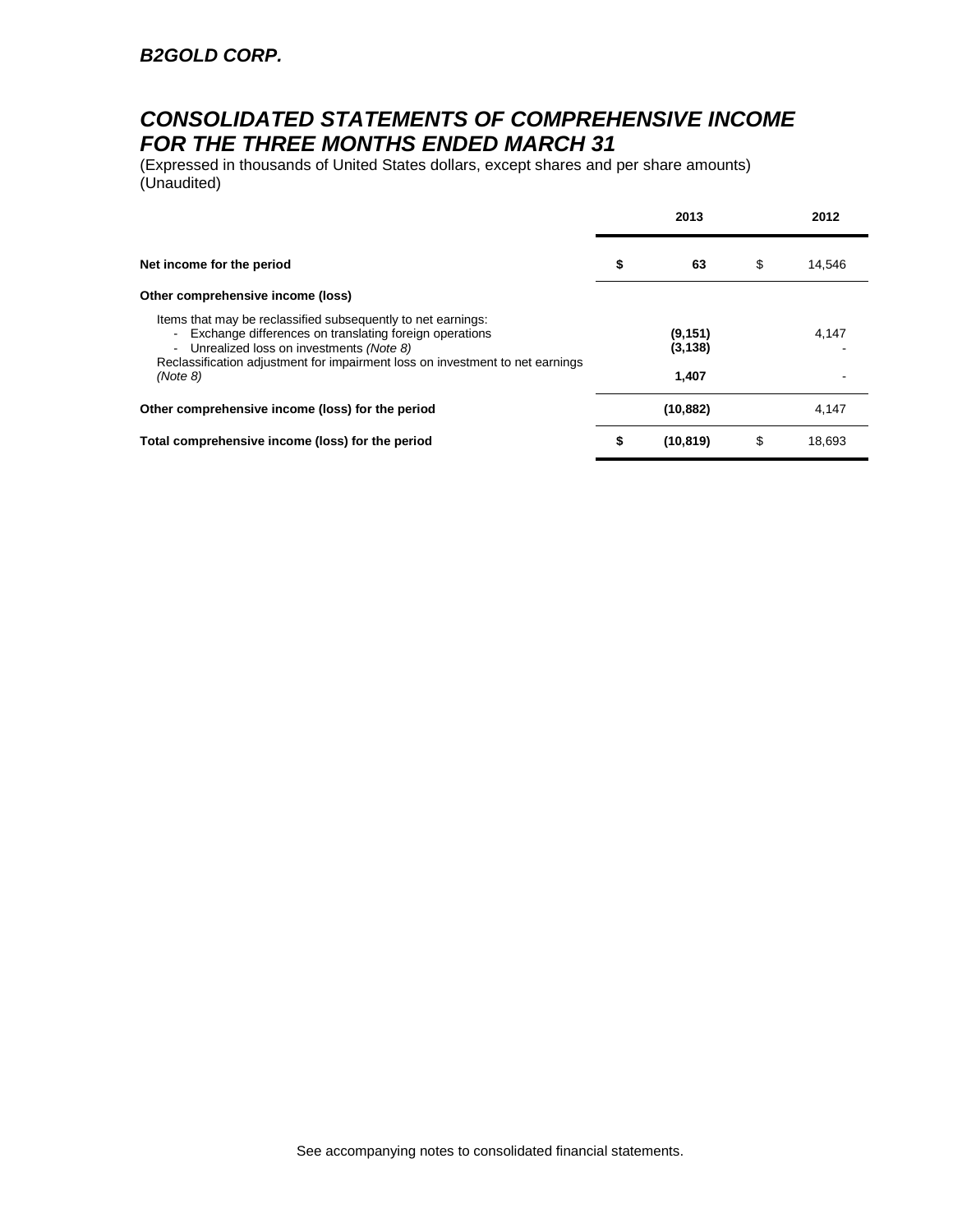## *CONSOLIDATED STATEMENTS OF CASH FLOWS FOR THE THREE MONTHS ENDED MARCH 31*

(Expressed in thousands of United States dollars) (Unaudited)

|                                                                                                                                                                                                                        | 2013                                  | 2012                    |
|------------------------------------------------------------------------------------------------------------------------------------------------------------------------------------------------------------------------|---------------------------------------|-------------------------|
| <b>Operating activities</b>                                                                                                                                                                                            |                                       |                         |
| Net income for the period<br>Mine restoration provisions settled<br>Non-cash charges (credits)                                                                                                                         | \$<br>63<br>(195)                     | \$<br>14,546<br>(1,640) |
| Inventory fair value adjustments on CGA acquisition (Note 6)<br>Depreciation and depletion<br>Deferred revenue - amortization of fair value of gold contracts (Note 14)<br>Write-down of long-term investment (Note 8) | 32,354<br>14,231<br>(9, 395)<br>3,494 | 6,618                   |
| Share based payments (Note 13)<br>Unrealized loss on derivative instruments (Note 15)<br>Deferred income tax expense                                                                                                   | 2,915<br>2,414<br>719                 | 3,864<br>2,734          |
| Accretion of mine restoration provisions<br>Other                                                                                                                                                                      | 703<br>(2, 160)                       | 446<br>498              |
| Cash provided by operating activities before changes in<br>non-cash working capital                                                                                                                                    | 45,143                                | 27,066                  |
| Changes in non-cash working capital                                                                                                                                                                                    | 5,200                                 | (1,759)                 |
| Cash provided by operating activities after changes in<br>non-cash working capital                                                                                                                                     | 50,343                                | 25,307                  |
| <b>Financing activities</b>                                                                                                                                                                                            |                                       |                         |
| Credit Facility, draw downs (Note 11)<br>Masbate project loan repayments (Note 11)<br>Payment of finance lease obligations (Note 11)                                                                                   | 25,000<br>(4, 481)<br>(1,763)         |                         |
| Common shares issued for cash (Note 13)<br>Interest and commitment fees paid                                                                                                                                           | 1,299<br>(435)                        | 3,625<br>(64)           |
| Cash provided by financing activities                                                                                                                                                                                  | 19,620                                | 3,561                   |
| <b>Investing activities</b>                                                                                                                                                                                            |                                       |                         |
| Cash acquired on CGA acquisition (Note 6)<br>CGA acquisition costs paid (Note 6)                                                                                                                                       | 56,088<br>(16, 012)                   |                         |
| Libertad Mine, development and sustaining capital                                                                                                                                                                      | (4,958)                               | (7, 108)                |
| Libertad Mine, Jabali development<br>Masbate Mine, development and sustaining capital                                                                                                                                  | (3, 516)<br>(4, 196)                  | (1,515)                 |
| Limon Mine, development and sustaining capital                                                                                                                                                                         | (4,045)                               | (7, 821)                |
| Masbate Mine, exploration<br>Libertad Mine, exploration                                                                                                                                                                | (2,035)<br>(985)                      | (2,460)                 |
| Limon Mine, exploration                                                                                                                                                                                                | (830)                                 | (1, 125)                |
| Gramalote, development and exploration<br>Otjikoto Mine construction                                                                                                                                                   | (14, 837)                             | (3,639)                 |
| Otjikoto, development and exploration                                                                                                                                                                                  | (7, 837)<br>(1,643)                   | (7, 112)                |
| Purchase of EVI preference shares (Note 9)                                                                                                                                                                             | (6, 458)                              |                         |
| Investment purchase in RTG Mining Inc. (Note 8)<br>Other                                                                                                                                                               | (3,997)<br>(1, 974)                   | (2,632)                 |
| Cash used in investing activities                                                                                                                                                                                      | (17, 235)                             | (33, 412)               |
| Increase (decrease) in cash and cash equivalents                                                                                                                                                                       | 52,728                                | (4, 544)                |
| Cash and cash equivalents, beginning of period                                                                                                                                                                         | 67,949                                | 102,292                 |
| Cash and cash equivalents, end of period                                                                                                                                                                               | \$<br>120,677                         | \$<br>97,748            |

**Supplementary cash flow information** *(Note 17)*

See accompanying notes to consolidated financial statements.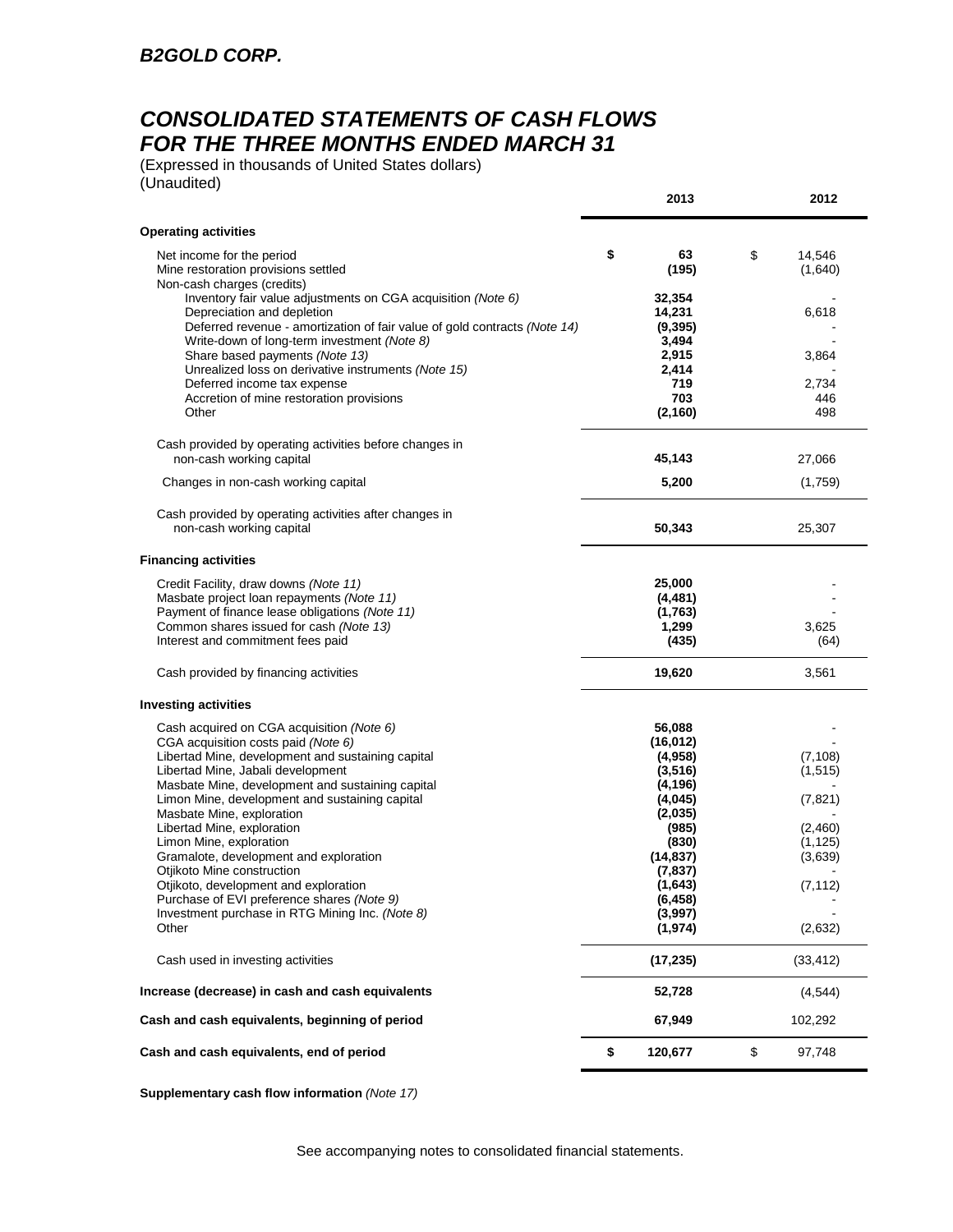## *CONSOLIDATED BALANCE SHEETS*

(Expressed in thousands of United States dollars) (Unaudited)

|                                                                                                                                                                                                                                                                       | As at<br>March 31,<br>2013                                  | As at<br>December 31,<br>2012             |
|-----------------------------------------------------------------------------------------------------------------------------------------------------------------------------------------------------------------------------------------------------------------------|-------------------------------------------------------------|-------------------------------------------|
| Assets                                                                                                                                                                                                                                                                |                                                             |                                           |
| <b>Current</b>                                                                                                                                                                                                                                                        |                                                             |                                           |
| Cash and cash equivalents<br>Restricted cash (Note 11)<br>Accounts receivable and prepaids<br>Value-added and other tax receivables<br>Inventories (Note 7)                                                                                                           | \$<br>120,677<br>9,000<br>26,251<br>10,296<br>77,937        | \$<br>67,949<br>7,695<br>18,737<br>41,608 |
|                                                                                                                                                                                                                                                                       | 244,161                                                     | 135,989                                   |
| Long-term investments (carried at quoted market values) (Note 8)                                                                                                                                                                                                      | 33,470                                                      | 3,661                                     |
| Value-added tax receivables (Note 6)                                                                                                                                                                                                                                  | 39,456                                                      |                                           |
| Mining interests (Note 9 and Note 21 - Schedules)                                                                                                                                                                                                                     | 1,491,845                                                   | 534,724                                   |
| Goodwill (Note 6)                                                                                                                                                                                                                                                     | 137,295                                                     |                                           |
| Other assets (Note 10)                                                                                                                                                                                                                                                | 31,657                                                      | 2,091                                     |
|                                                                                                                                                                                                                                                                       | \$<br>1,977,884                                             | \$<br>676,465                             |
| Liabilities                                                                                                                                                                                                                                                           |                                                             |                                           |
| <b>Current</b>                                                                                                                                                                                                                                                        |                                                             |                                           |
| Accounts payable and accrued liabilities<br>Current tax payable<br>Current portion of long-term debt (Note 11)<br>Deferred revenue - unamortized fair value of gold contracts acquired (Note 14)<br>Current portion of mine restoration provisions (Note 12)<br>Other | \$<br>37,912<br>8,308<br>48,967<br>28,009<br>4,218<br>3,157 | \$<br>24,152<br>13,797<br>4,217<br>1,715  |
|                                                                                                                                                                                                                                                                       | 130,571                                                     | 43,881                                    |
| Long-term debt (Note 11)                                                                                                                                                                                                                                              | 16,811                                                      |                                           |
| Mine restoration provisions (Note 12)                                                                                                                                                                                                                                 | 52,529                                                      | 27,659                                    |
| Deferred income taxes (Note 6)                                                                                                                                                                                                                                        | 227,130                                                     | 34,148                                    |
| <b>Employee benefits obligation</b>                                                                                                                                                                                                                                   | 5,335                                                       | 4,458                                     |
|                                                                                                                                                                                                                                                                       | 432,376                                                     | 110,146                                   |
| <b>Equity</b>                                                                                                                                                                                                                                                         |                                                             |                                           |
| Shareholders' equity                                                                                                                                                                                                                                                  |                                                             |                                           |
| Share capital (Note 13)<br>Issued: 646,105,020 common shares (Dec 31, 2012 - 393,307,942)                                                                                                                                                                             | 1,455,946                                                   | 468,550                                   |
| Contributed surplus                                                                                                                                                                                                                                                   | 38,477                                                      | 35,383                                    |
| Accumulated other comprehensive loss                                                                                                                                                                                                                                  | (17, 675)                                                   | (6, 793)                                  |
| Retained earnings                                                                                                                                                                                                                                                     | 62,870                                                      | 62,807                                    |
|                                                                                                                                                                                                                                                                       | 1,539,618                                                   | 559,947                                   |
| <b>Non-controlling interests</b>                                                                                                                                                                                                                                      | 5,890                                                       | 6,372                                     |
|                                                                                                                                                                                                                                                                       | 1,545,508                                                   | 566,319                                   |
|                                                                                                                                                                                                                                                                       | \$<br>1,977,884                                             | \$<br>676,465                             |
| Acquisition of CGA Mining Limited (Note 6)<br><b>Subsequent events (Notes 9, 11 and 20)</b>                                                                                                                                                                           |                                                             |                                           |
| <b>Approved by the Board</b><br>"Clive T. Johnson"<br>Director                                                                                                                                                                                                        | "Robert J. Gayton"                                          | Director                                  |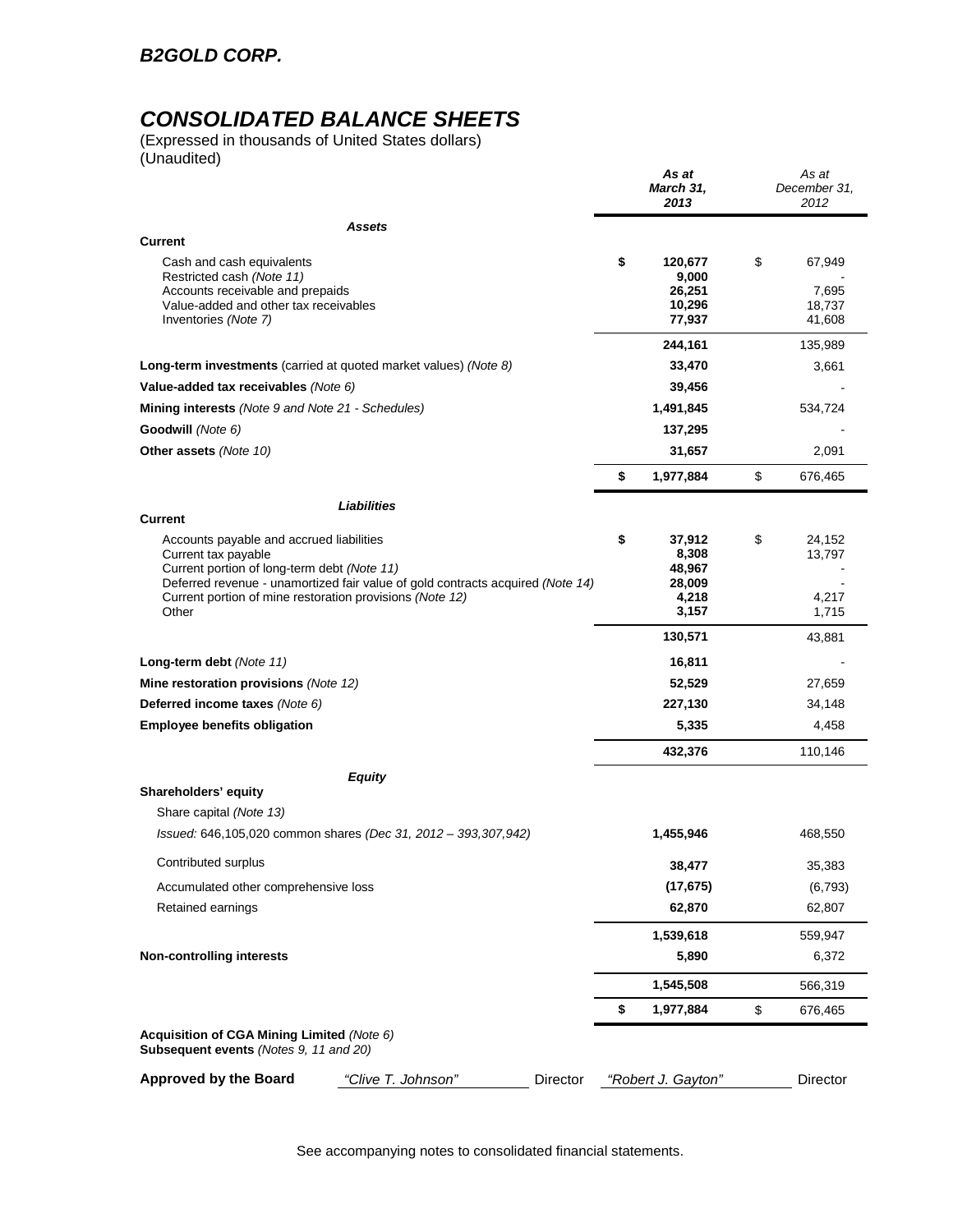## *CONSOLIDATED STATEMENTS OF CHANGES IN EQUITY FOR THE THREE MONTHS ENDED MARCH 31*

(Expressed in thousands of United States dollars) (Unaudited)

|                                                                                                                                                                                                                                                                                                                        | 2013 |                    |     |                         |    |                      |    |                                                 |    |                                  |    |                                                        |
|------------------------------------------------------------------------------------------------------------------------------------------------------------------------------------------------------------------------------------------------------------------------------------------------------------------------|------|--------------------|-----|-------------------------|----|----------------------|----|-------------------------------------------------|----|----------------------------------|----|--------------------------------------------------------|
|                                                                                                                                                                                                                                                                                                                        |      | Share<br>capital   |     | Contributed<br>surplus  |    | Retained<br>earnings |    | Accumulated<br>other<br>comprehensive<br>income |    | Non-<br>controlling<br>interests |    | Total<br>equity                                        |
| Balance at December 31, 2012                                                                                                                                                                                                                                                                                           |      | 468,550            | \$. | 35,383                  | \$ | 62,807               | \$ | (6, 793)                                        | \$ | 6,372                            |    | 566,319                                                |
| January 1, 2013 to March 31, 2013:<br>Net income for the period<br>Shares issued for CGA Mining acquisition<br>Cumulative translation adjustment<br>Reclassify unrealized loss on investment<br>from OCI to income statement<br>Unrealized loss on investments<br>Shares issued for cash:<br>Exercise of stock options |      | 984,870<br>1,299   |     |                         |    | 63                   |    | (9, 151)<br>1,407<br>(3, 138)                   |    | (482)                            |    | 63<br>984,870<br>(9,633)<br>1,407<br>(3, 138)<br>1,299 |
| Shares issued on vesting of RSU<br>Share based payments - expensed<br>Share based payments – capitalized to<br>mining interests<br>Transfer to share capital the fair value<br>assigned to stock options & warrants from                                                                                               |      | 597                |     | (597)<br>2,915<br>1,406 |    |                      |    |                                                 |    |                                  |    | 2,915<br>1,406                                         |
| contributed surplus<br>Balance at March 31, 2013                                                                                                                                                                                                                                                                       |      | 630<br>\$1,455,946 |     | (630)<br>38,477         | \$ | 62,870               | \$ | (17, 675)                                       | S  | 5,890                            | \$ | 1,545,508                                              |

|                                                                                                                                                                                                            |    |                  |                        |                             | 2012 |                                                        |     |                                  |                               |
|------------------------------------------------------------------------------------------------------------------------------------------------------------------------------------------------------------|----|------------------|------------------------|-----------------------------|------|--------------------------------------------------------|-----|----------------------------------|-------------------------------|
|                                                                                                                                                                                                            |    | Share<br>capital | Contributed<br>surplus | <b>Retained</b><br>earnings |      | <b>Accumulated</b><br>other<br>comprehensive<br>income |     | Non-<br>controlling<br>interests | Total<br>equity               |
| Balance at December 31, 2011                                                                                                                                                                               | S  | 435,048          | \$<br>22,712           | \$<br>13,631                | \$   |                                                        | \$. | 3,943                            | \$<br>475,334                 |
| January 1, 2012 to March 31, 2012:<br>Net income for the period<br>Cumulative translation adjustment<br>Shares issued for cash:                                                                            |    |                  |                        | 14,546                      |      | 4.147                                                  |     | 167                              | 14,546<br>4.314               |
| Exercise of stock options                                                                                                                                                                                  |    | 2,896            |                        |                             |      |                                                        |     |                                  | 2,896                         |
| Exercise of warrants                                                                                                                                                                                       |    | 729              |                        |                             |      |                                                        |     |                                  | 729                           |
| Share based payments - expensed<br>Share based payments - capitalized to                                                                                                                                   |    |                  | 3,864                  |                             |      |                                                        |     |                                  | 3,864                         |
| mining interests<br>Transfer to share capital the fair value<br>assigned to stock options & warrants from                                                                                                  |    |                  | 1,271                  |                             |      |                                                        |     |                                  | 1,271                         |
| contributed surplus                                                                                                                                                                                        |    | 1,299            | (1, 299)               |                             |      |                                                        |     |                                  |                               |
| Balance at March 31, 2012                                                                                                                                                                                  | \$ | 439,972          | \$<br>26,548           | \$<br>28,177                | \$   | 4,147                                                  | \$  | 4,110                            | \$<br>502,954                 |
| April 1, 2012 to December 31, 2012:<br>Net income for the period<br>Cumulative translation adjustment<br>Funding of non-controlling interests<br>Unrealized loss on investments<br>Shares issued for cash: |    |                  |                        | 37,361<br>(2,731)           |      | (9,533)<br>(1,407)                                     |     | (469)<br>2,731                   | 37,361<br>(10,002)<br>(1,407) |
| Exercise of stock options                                                                                                                                                                                  |    | 2,254            |                        |                             |      |                                                        |     |                                  | 2,254                         |
| <b>Exercise of warrants</b><br>Incentive Plan                                                                                                                                                              |    | 2,729<br>9       |                        |                             |      |                                                        |     |                                  | 2,729<br>9                    |
| Shares issued for Trebol & Payon                                                                                                                                                                           |    | 16.814           |                        |                             |      |                                                        |     |                                  | 16,814                        |
| Shares issued for RSU                                                                                                                                                                                      |    | 2,902            | (2,902)                |                             |      |                                                        |     |                                  |                               |
| Share based payments - expensed                                                                                                                                                                            |    |                  | 12,771                 |                             |      |                                                        |     |                                  | 12,771                        |
| Share based payments - capitalized to<br>mining interests<br>Transfer to share capital the fair value<br>assigned to stock options & warrants from                                                         |    |                  | 2,836                  |                             |      |                                                        |     |                                  | 2,836                         |
| contributed surplus                                                                                                                                                                                        |    | 3,870            | (3,870)                |                             |      |                                                        |     |                                  |                               |
| Balance at December 31, 2012                                                                                                                                                                               | \$ | 468,550          | \$<br>35,383           | \$<br>62,807                | \$   | (6, 793)                                               | \$  | 6,372                            | \$<br>566,319                 |

See accompanying notes to consolidated financial statements.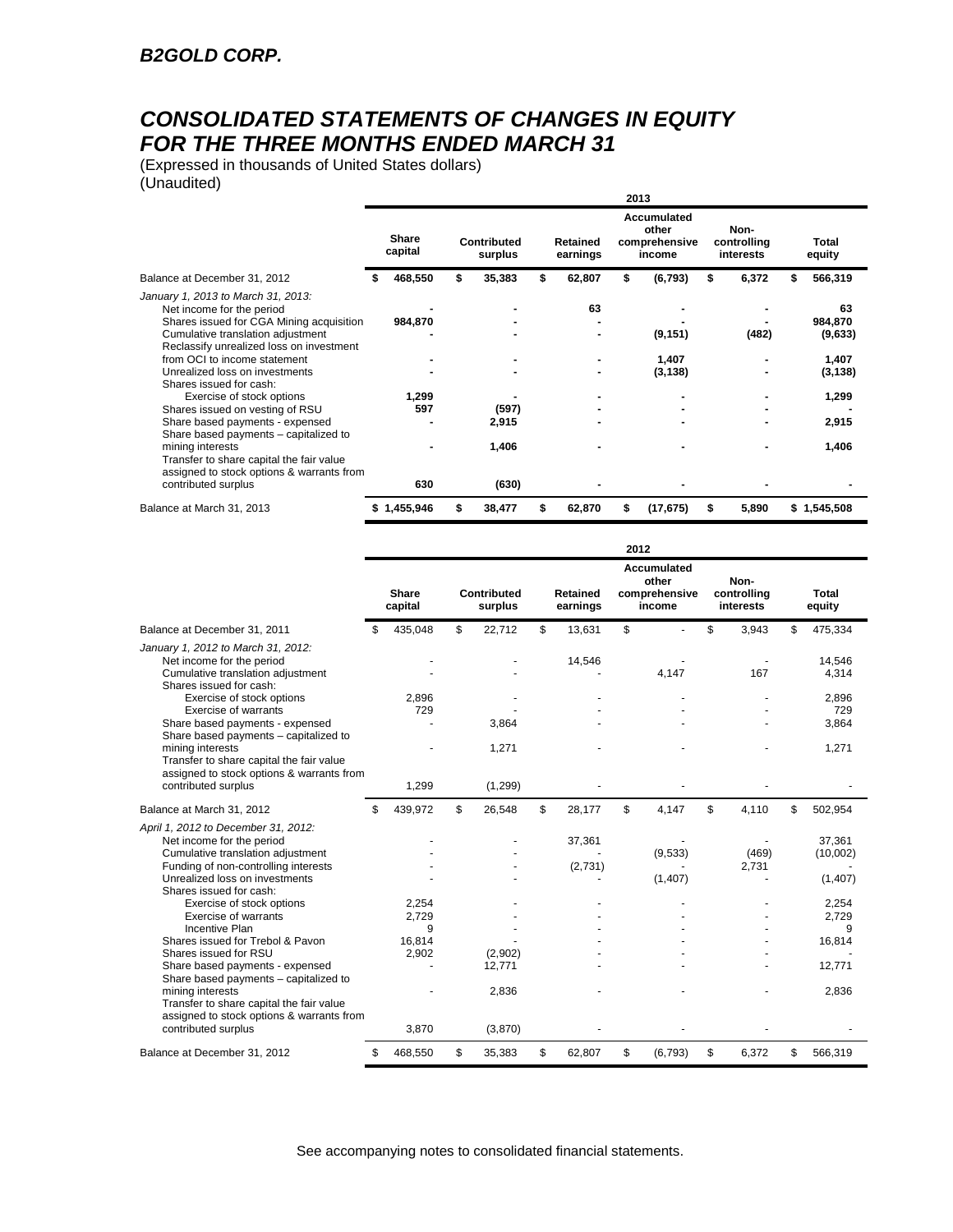### *March 31, 2013*

(All tabular amounts are in thousands of United States dollars unless otherwise stated) (Unaudited)

### *1 Nature of operations*

B2Gold Corp. ("B2Gold" or the "Company") is a Vancouver-based gold producer with three operating mines (two in Nicaragua and one in the Philippines) and a portfolio of development and exploration assets in Namibia , Nicaragua, Colombia, and Uruguay. The Company acquired control of CGA Mining Limited ("CGA") on January 16, 2013, including its producing mine, the Masbate Mine, in the Philippines *(Note 6)*.

The Company operates the Libertad Mine and the Limon Mine in Nicaragua and, commencing on January 16, 2013, the Masbate Mine in the Philippines. The Company has a 92% interest in the Ojtikoto gold project in Namibia, a 49% interest in the Gramalote property in Colombia, a 51% interest in the Primavera project in Nicaragua *(Note 9)*, an 80% interest in the Cebollati property in Uruguay, and an interest in the Quebradona property in Colombia. The Company owns the Trebol and Pavon properties in Nicaragua and the Bellavista property in Costa Rica. The Company also has options to earn an interest in two joint ventures in Nicaragua with Radius Gold Inc. ("Radius") and one joint venture in Nicaragua with Calibre Mining Corp. ("Calibre").

B2Gold is a public company which is listed on the Toronto Stock Exchange ("TSX"), the Namibian Stock Exchange and the OTCQX International. B2Gold's head office is located at Suite 3100, Three Bentall Centre, 595 Burrard Street, Vancouver, British Columbia, V7X 1J1.

## *2 Basis of preparation*

These condensed interim consolidated financial statements have been prepared in accordance with International Financial Reporting Standards ("IFRS") as issued by the International Accounting Standards Board ("IASB") applicable to the preparation of interim financial statements, including IAS 34, Interim Financial Reporting. These condensed interim consolidated financial statements should be read in conjunction with the audited consolidated financial statements for the year ended December 31, 2012, which have been prepared in accordance with IFRS as issued by the IASB.

These condensed consolidated interim financial statements were authorized for issue by the Board of Directors on May 14, 2013.

These interim consolidated financial statements follow the same accounting policies and methods of application as the most recent audited consolidated financial statements of the Company, with the exception to the changes in accounting policies as described in Notes 3 and 4 below.

### *3 Changes in accounting policies*

The Company has adopted the following policy in 2013, in conjunction with the acquisition of CGA:

#### *Financial instruments*

#### *Lease liabilities*

Lease liabilities are interest bearing and are initially measured at fair value, subsequently recorded at amortized cost. Lease liabilities are designated as financial liabilities.

#### *Leases*

The determination of whether an arrangement is, or contains, a lease is based on the substance of the arrangement at inception date. It requires consideration as to whether the fulfilment of the arrangement is dependent on the use of a specific asset or assets or the arrangement conveys a right to use the asset.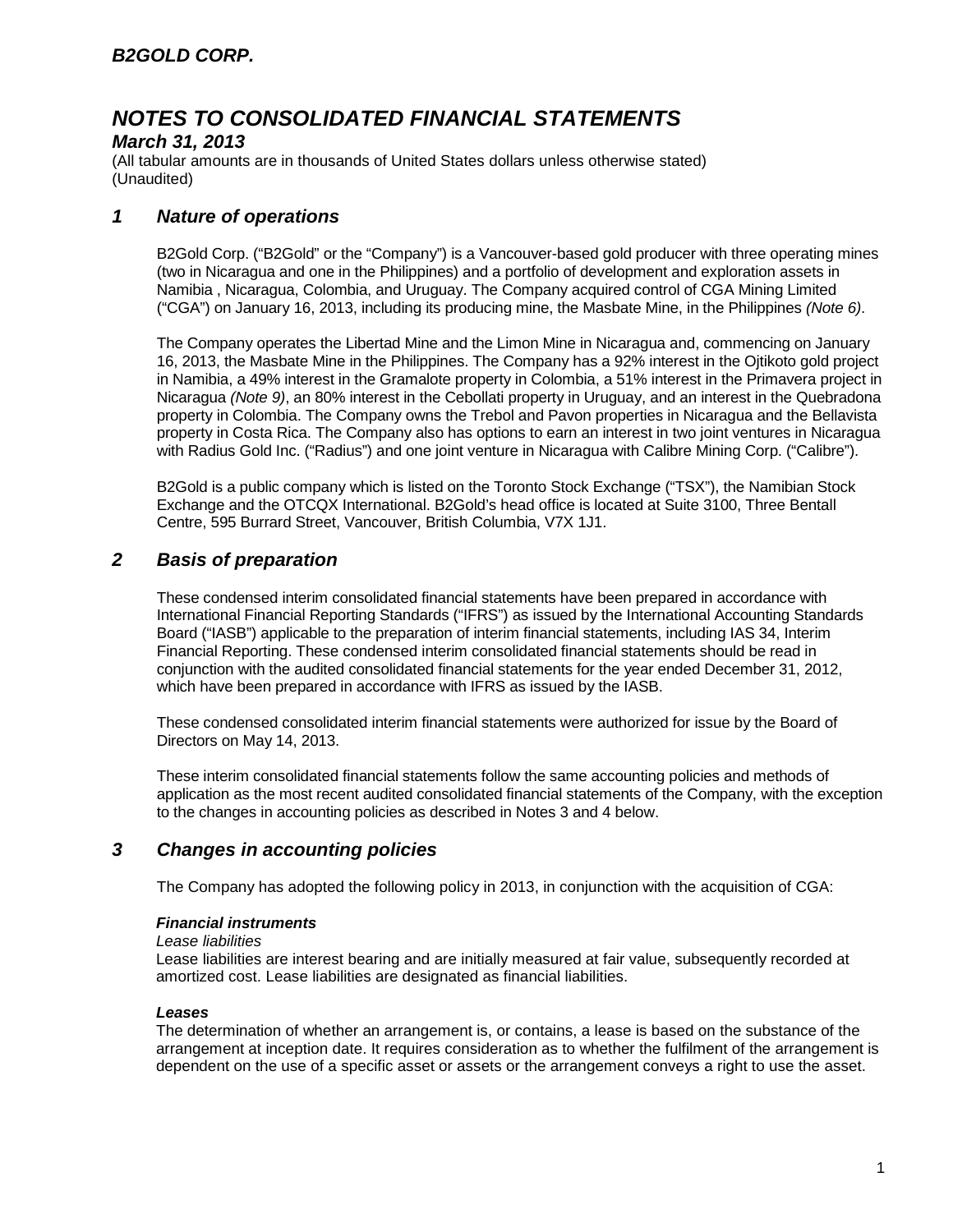## *March 31, 2013*

(All tabular amounts are in thousands of United States dollars unless otherwise stated) (Unaudited)

A reassessment is made after inception of the lease only if one of the following applies:

- (a) There is a change in contractual terms, other than a renewal or extension of the arrangement
- (b) A renewal option is exercised or extension granted, unless the term of the renewal or extension was initially included in the lease term;
- (c) There is a change in the determination of whether fulfilment is dependent on a specified asset; or
- (d) There is a substantial change to the asset.

Where a reassessment is made, lease accounting shall commence or cease from the date when the change in circumstances gave rise to the reassessment for scenarios (a), (c) or (d) and at the date of the renewal or extension period for scenario (b).

#### *Company as a lessee*

Finance leases, which transfer to the Company substantially all the risks and rewards incidental to ownership of the leased item, are capitalized at the inception of the lease at the fair value of the leased asset or, if lower, at the present value of the minimum lease payments. Lease payments are apportioned between finance charges and the reduction of the lease liability so as to achieve a constant periodic rate of interest on the remaining balance of the liability. Finance charges are recognized in the statements of operations.

Capitalized leased assets are depreciated over the shorter of the estimated useful life of the asset and the lease term, if there is no reasonable certainty that that the Company will obtain ownership by the end of the lease term.

A lease is classified as an operating lease if it does not transfer substantially all of the risks and rewards incidental to ownership.

Operating lease payments are recognized as an expense in the statement of operations on a straight line basis over the lease term.

#### *4 New accounting policies effective January 1, 2013*

#### *Consolidated Financial Statements – IFRS 10*

This standard establishes control as the basis for an investor to consolidate its investee; it defines control as an investor's power over the investee with exposure, or rights, to variable returns from the investee and the ability to affect the investor's return through its power over the investee. At January 1, 2013, the Company adopted this standard and there was no impact on its comparative unaudited condensed interim consolidated financial statements.

#### *Joint Arrangements – IFRS 11*

This standard replaces the guidance in IAS 31 Interests in Joint Ventures. Under IFRS 11, joint arrangements are classified as either joint operations (the Company presently does not have any joint operations) or joint ventures. Joint venture entities are now accounted for using the equity method.

Upon application of IFRS 11, entities which had previously accounted for joint ventures using proportionate consolidation shall present the proportionately consolidated net asset value as a single investment balance at the beginning of the earliest period presented. The investment's opening balance is tested for impairment in accordance with IAS 28 and IAS 36 "Impairment of Assets".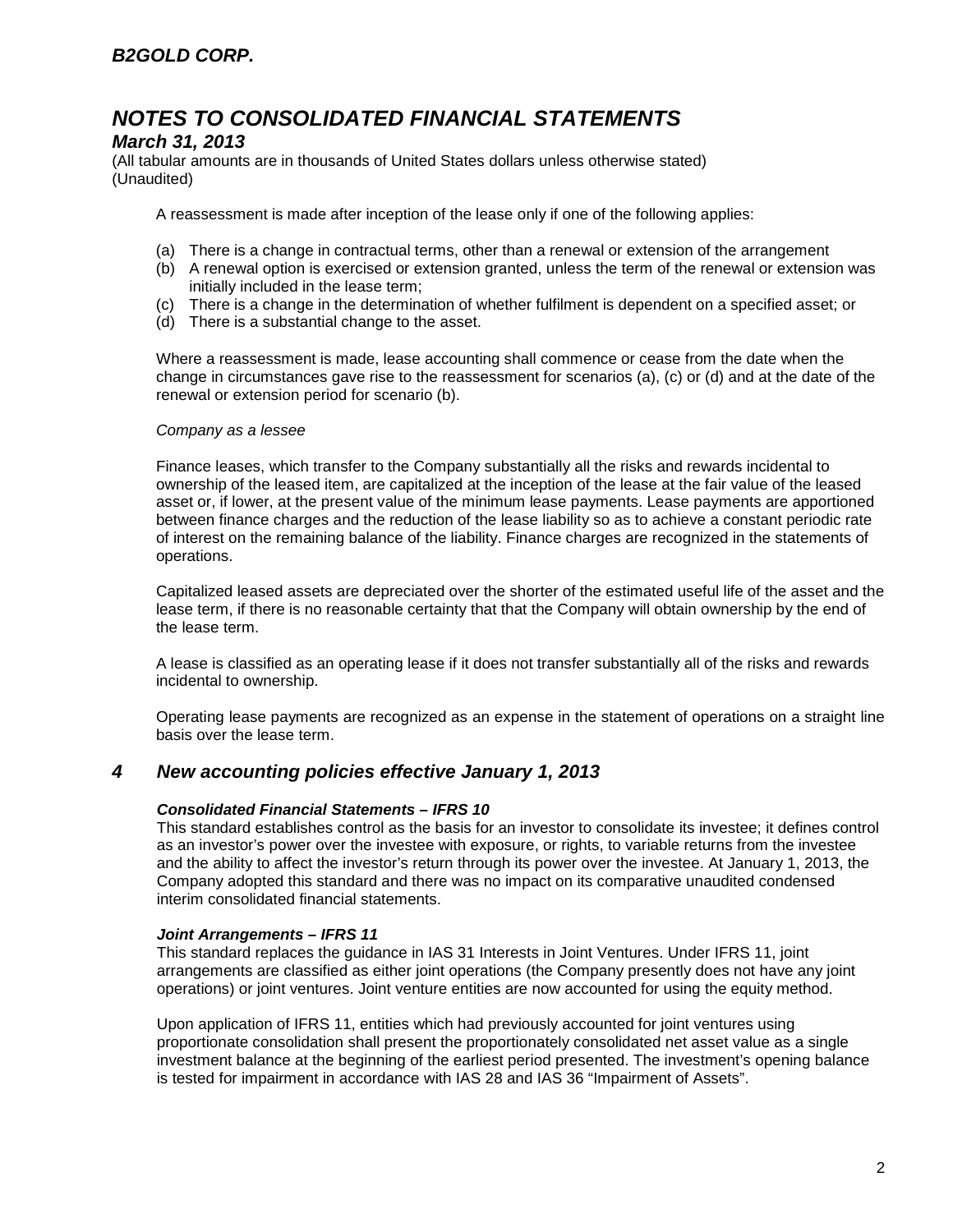### *March 31, 2013*

(All tabular amounts are in thousands of United States dollars unless otherwise stated) (Unaudited)

Any impairment losses are recognized as an adjustment to opening retained earnings at the beginning of the earliest period presented. At January 1, 2013, the Company adopted this standard and there was no impact on its unaudited condensed interim consolidated financial statements.

#### *Disclosure of Interests in Other Entities – IFRS 12*

This IFRS shall be applied by companies with an interest in subsidiaries, joint arrangements, associates or unconsolidated structured entities. The application of this standard intends to enable users of the financial statements to evaluate the nature of and risks associated with its interests in other entities, and the effects of those interests on its financial position, financial performance and cash flows. Companies will be required to disclose information about significant judgments and assumptions made in determining the control of another entity, the joint control of an arrangement or significant influence over another entity and the type of joint arrangement when the arrangement has been structured through a separate vehicle. This standard is effective for years beginning on or after January 1, 2013. At January 1, 2013, the Company adopted this standard and there was no impact on its unaudited condensed interim consolidated financial statements.

#### *Fair value measurement – IFRS 13*

This IFRS aims to improve consistency and reduce complexity by providing a precise definition of fair value and a single source of fair value measurement and disclosure requirements for use across IFRS. The requirements do not extend the use of fair value accounting but provide guidance on how it should be applied where its use is already required or permitted by other standards within IFRS. This standard is effective for years beginning on or after January 1, 2013. At January 1, 2013, the Company adopted this standard and the required interim disclosures are included in Note 16 of these unaudited condensed interim consolidated financial statements.

#### *Stripping Costs in the Production Phase of a Surface Mine – IFRIC 20*

This interpretation applies to waste removal costs that are incurred in open pit mining activity during the production phase of the mine. Recognition of a stripping activity asset requires the asset to be related to an identifiable component of the ore body. Stripping costs that relate to inventory produced should be accounted for as a current production cost in accordance with IAS 2, "Inventories". Stripping costs that generate a benefit of improved access and meet the definition of an asset should be accounted for as an addition to an existing asset. Existing stripping costs on the balance sheet at transition that do not relate to a specific ore body should be written off to opening retained earnings. The stripping activity asset shall be depreciated on a systematic basis, over the expected useful life of the identified component of the ore body that becomes more accessible as a result of the stripping activity. This interpretation is effective for years beginning on or after January 1, 2013. At January 1, 2013, the Company adopted this standard and there was no impact on its unaudited condensed interim consolidated financial statements.

### *5 Changes in accounting standards not yet effective*

#### *Financial Instruments: Classification and Measurement – IFRS 9*

This is the first part of a new standard on classification and measurement of financial assets that will replace IAS 39, "Financial Instruments: Recognition and Measurement". IFRS 9 has two measurement categories: amortized cost and fair value. All equity instruments are measured at fair value. A debt instrument is recorded at amortized cost only if the entity is holding it to collect contractual cash flows and the cash flows represent principal and interest. Otherwise it is measured at fair value with changes in fair value through profit or loss. In addition, this new standard has been updated to include guidance on financial liabilities and derecognition of financial instruments. This standard is effective for years beginning on or after January 1, 2015. The extent of the impact of adoption of IFRS 9 has not yet been determined.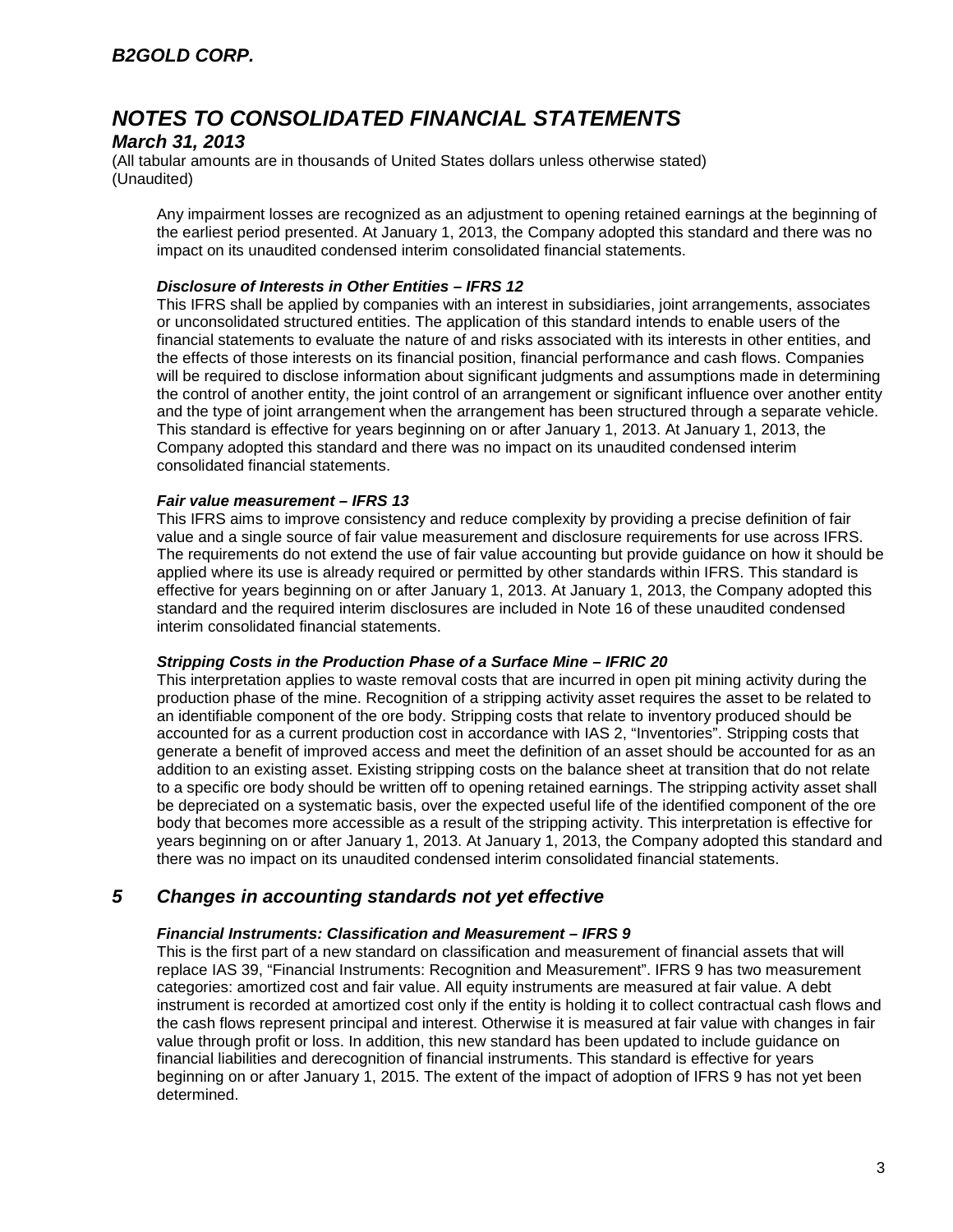### *March 31, 2013*

(All tabular amounts are in thousands of United States dollars unless otherwise stated) (Unaudited)

## *6 Acquisition of CGA Mining Limited*

On January 31, 2013, the Company and CGA announced that they had completed the combination of the two companies (the "Merger") by way of a court-approved scheme of arrangement (the "Scheme of Arrangement") and the merger implementation agreement dated September 18, 2012 between the Company and CGA (the "Merger Implementation Agreement"). Under the terms of the Merger, the Company acquired all of the issued and outstanding ordinary shares of CGA based on an exchange ratio of 0.74 of a common share of B2Gold for each CGA ordinary share. In addition, all of the outstanding stock options of CGA were cancelled and the former holders thereof received that number of B2Gold shares that corresponded to the value of the "in-the-money" portion of their CGA options. Upon closing of the Merger, CGA became a wholly-owned subsidiary of B2Gold.

As a result, B2Gold issued an aggregate of 250,039,641 common shares to the former CGA shareholders, representing approximately 39% of B2Gold's common shares issued and outstanding upon closing the Merger. An additional 1,933,557 common shares of B2Gold were issued to former CGA option holders upon cancellation of their stock options. As at January 31, 2013, following completion of the Merger, there were approximately 645,382,471 issued and outstanding common shares of B2Gold.

The business combination was accounted for using the acquisition method, with B2Gold as the acquirer of CGA. For accounting purposes, the Acquisition Date was determined to be January 16, 2013, the date at which the Company obtained control of CGA. The primary asset acquired was CGA's Masbate Mine located in the Philippines.

The cost of the acquisition was approximately \$985 million, being the fair value of B2Gold shares issued, based on the issuance of 251,973,198 B2Gold shares at Cdn.\$3.85 per share (the opening share price on the TSX on January 16, 2013) and a foreign exchange rate of Cdn.\$0.985 to \$1.

B2Gold's acquisition related costs of \$5.9 million have been charged to acquisition costs in the unaudited condensed consolidated statement of operations for the three months ended March 31, 2013.

These consolidated financial statements include CGA's results from January 16, 2013 to March 31, 2013. The revenue included in the consolidated statement of operations since January 16, 2013 contributed by CGA was \$86.5 million. Had CGA been consolidated from the start of January 1, 2013, the consolidated statement of operations would include additional revenue of \$nil (no gold sales were made by CGA from January 1, 2013 to January 15, 2013).

The following table sets forth a preliminary allocation of the purchase price to assets and liabilities acquired, based on preliminary estimates of fair value. This is a preliminary purchase price allocation and therefore subject to adjustment over the course of 2013 on completion of the valuation process and analysis of resulting tax effects.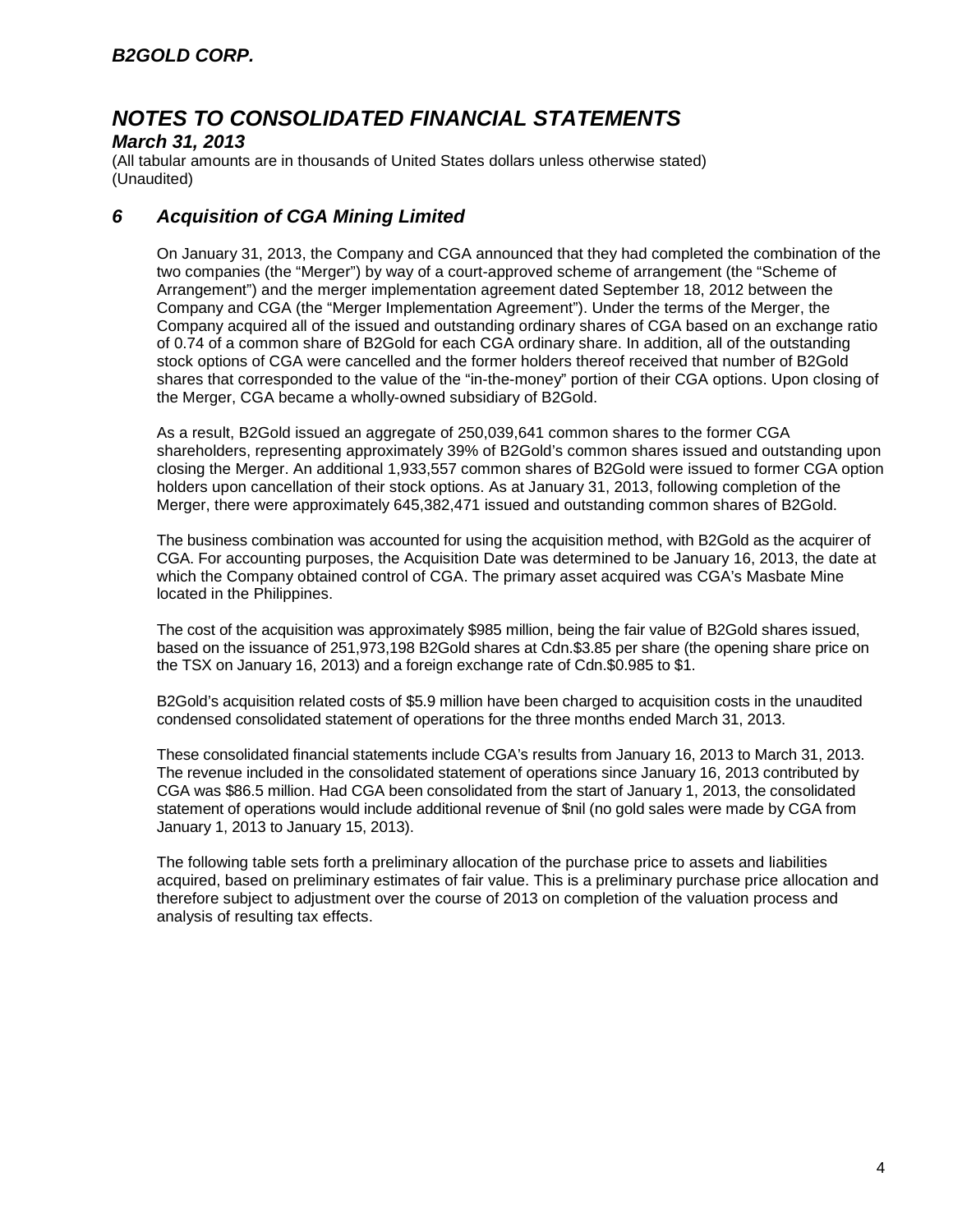## *B2GOLD CORP.*

## *NOTES TO CONSOLIDATED FINANCIAL STATEMENTS*

#### *March 31, 2013*

(All tabular amounts are in thousands of United States dollars unless otherwise stated) (Unaudited)

| Preliminary purchase price allocation:                                     |            |
|----------------------------------------------------------------------------|------------|
| Cash and cash equivalents                                                  | 56,088     |
| Restricted cash                                                            | 9,000      |
| Accounts receivable and prepaids                                           | 11,368     |
| Inventories                                                                |            |
| - Product inventory                                                        | 55,036     |
| Ore stockpile inventory, current portion<br>$\overline{\phantom{a}}$       | 6,955      |
| Supplies inventory                                                         | 11,677     |
| Note receivable from RTG Mining Inc.                                       | 2,560      |
| Mining interests                                                           |            |
| - Masbate Mine                                                             | 526,280    |
|                                                                            | 389,673    |
| Masbate undeveloped mineral interest                                       | 15,128     |
| Pajo exploration property<br>Long-term Investments                         |            |
|                                                                            | 20,193     |
| - St. Augustine Gold & Copper Limited                                      | 6,038      |
| - Sierra Mining Limited                                                    | 4,806      |
| RTG Mining Inc.<br>$\blacksquare$                                          |            |
| Value-added tax receivables, long-term                                     | 37,731     |
| Other long-term assets                                                     |            |
| - Ore stockpile inventory                                                  | 22,800     |
| - Other                                                                    | 150        |
| Accounts payable and accrued liabilities                                   | (31, 982)  |
| Current tax payable                                                        | (1,674)    |
| Masbate project loan facility                                              | (18, 524)  |
| Deferred revenue - fair value of gold contracts (Note 14)                  | (37, 404)  |
| Finance lease obligations, including current portion                       | (25, 228)  |
| Mine restoration provisions, including current portion                     | (20, 261)  |
| Deferred income taxes                                                      | (192, 263) |
| Other long-term liabilities                                                | (572)      |
| Goodwill                                                                   | 137,295    |
| Purchase price - 251,973,198 common shares of B2Gold issued on acquisition | 984,870    |

Included in CGA's accounts payable and accrued liabilities on January 16, 2013 was \$10.1 million for CGA's transaction costs relating to the business combination, all paid subsequently in the first quarter of 2013.

Masbate's gold bullion inventory and current portion of ore stockpile inventory were increased by \$32.9 million to reflect their fair values on acquisition, of which \$32.4 million was expensed and included in the cost of sales in the first quarter of 2013.

Goodwill of \$137.3 million resulting from the acquisition arises fully on the recognition of deferred income tax liabilities on the transaction. None of the goodwill is deductible for tax purposes.

The value of approximately \$390 million assigned to undeveloped mineral interest at Masbate was attributable to (i) mineralized material within inferred mineral resources that management believes can be brought into production and (ii) exploration potential. Amounts assigned to undeveloped mineral interest are not expensed (or depreciated) until the undeveloped mineral interest either becomes associated with additional proven and probable reserves and the reserves are produced or the undeveloped mineral interest is determined to be impaired.

**\$**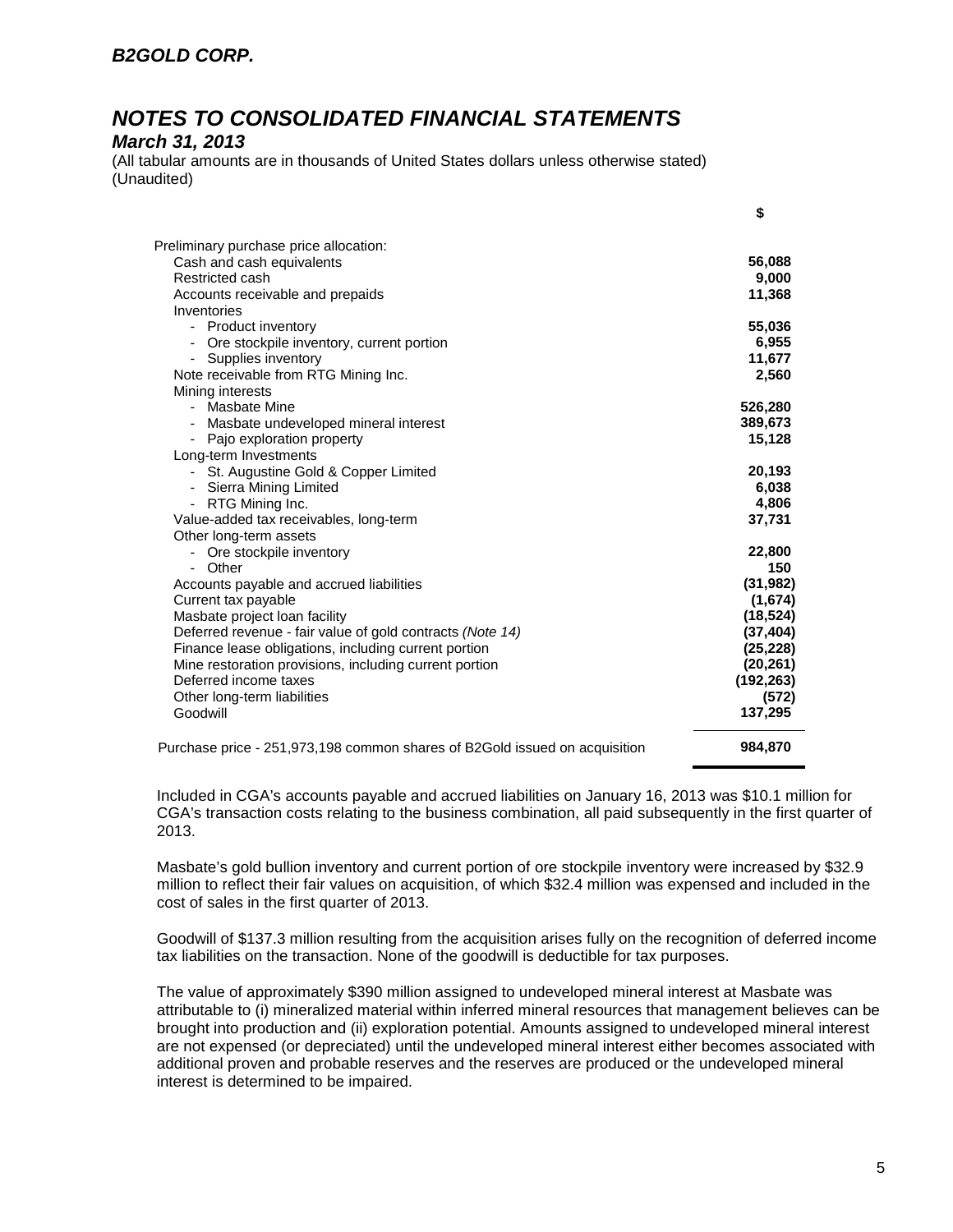### *March 31, 2013*

(All tabular amounts are in thousands of United States dollars unless otherwise stated) (Unaudited)

### *7 Inventories*

|                                                 | As at<br>March 31,<br>2013<br>\$ | As at<br>December 31,<br>2012<br>\$ |
|-------------------------------------------------|----------------------------------|-------------------------------------|
| Gold and silver bullion                         | 27,151                           | 11,554                              |
| In-process inventory<br>Ore stockpile inventory | 8,471<br>4,077                   | 4,128<br>543                        |
| Materials and supplies                          | 38,238                           | 25,383                              |
|                                                 | 77,937                           | 41,608                              |

## *8 Long-term investments*

|                                                                         |                | As at March 31, 2013 |                     |                           | As at December 31, 2012 |            |                     |                           |  |  |
|-------------------------------------------------------------------------|----------------|----------------------|---------------------|---------------------------|-------------------------|------------|---------------------|---------------------------|--|--|
|                                                                         | Ownership<br>% | Cost<br>\$           | Fair<br>Value<br>\$ | <b>AOCI</b><br>loss<br>\$ | Ownership<br>%          | Cost<br>\$ | Fair<br>Value<br>\$ | <b>AOCI</b><br>loss<br>\$ |  |  |
| Available-for-sale<br>investments:                                      |                |                      |                     |                           |                         |            |                     |                           |  |  |
| St. Augustine Gold<br>& Copper Ltd.<br>RTG Mining Inc.<br>Sierra Mining | 15.9%<br>18.2% | 20,193<br>8,803      | 16,942<br>8,784     | (3,251)<br>(19)           |                         |            |                     |                           |  |  |
| Limited<br>Calibre Mining                                               | 8.5%           | 6,038                | 6,170               | 132                       |                         |            |                     |                           |  |  |
| Corp.                                                                   | 10.6%          | 5,068                | 1,574               | $\blacksquare$            | 10.6%                   | 5,068      | 3,661               | (1,407)                   |  |  |
| Balance, end of                                                         |                |                      |                     |                           |                         |            |                     |                           |  |  |
| period                                                                  |                | 40,102               | 33,470              | (3, 138)                  |                         | 5,068      | 3,661               | (1,407)                   |  |  |

The Company holds available-for-sale investments in certain public companies, as disclosed in the table above. On January 16, 2013, the Company, through its acquisition of CGA, acquired investments in the securities of St. Augustine Gold & Copper Ltd., RTG Mining Inc. (formerly "Ratel Group Limited"), and Sierra Mining Limited *(Note 6)*. In addition, the Company participated in a private placement of RTG Mining Inc. and purchased 30.8 million of its common shares for approximately \$4 million on February 2, 2013.

At March 31, 2013, the Company recorded an unrealized loss of \$3.1 million, included in other comprehensive loss, as a result of the change in the market value of its available-for-sale investments. In addition, Calibre's stock price was below its original cost by 68%, which was considered by management to be a significant decline. As a result, the Company recorded an impairment loss in the statement of operations in the amount of \$3.5 million (including \$1.4 million that was reclassified from accumulated other comprehensive loss to net earnings) in the quarter ended March 31, 2013.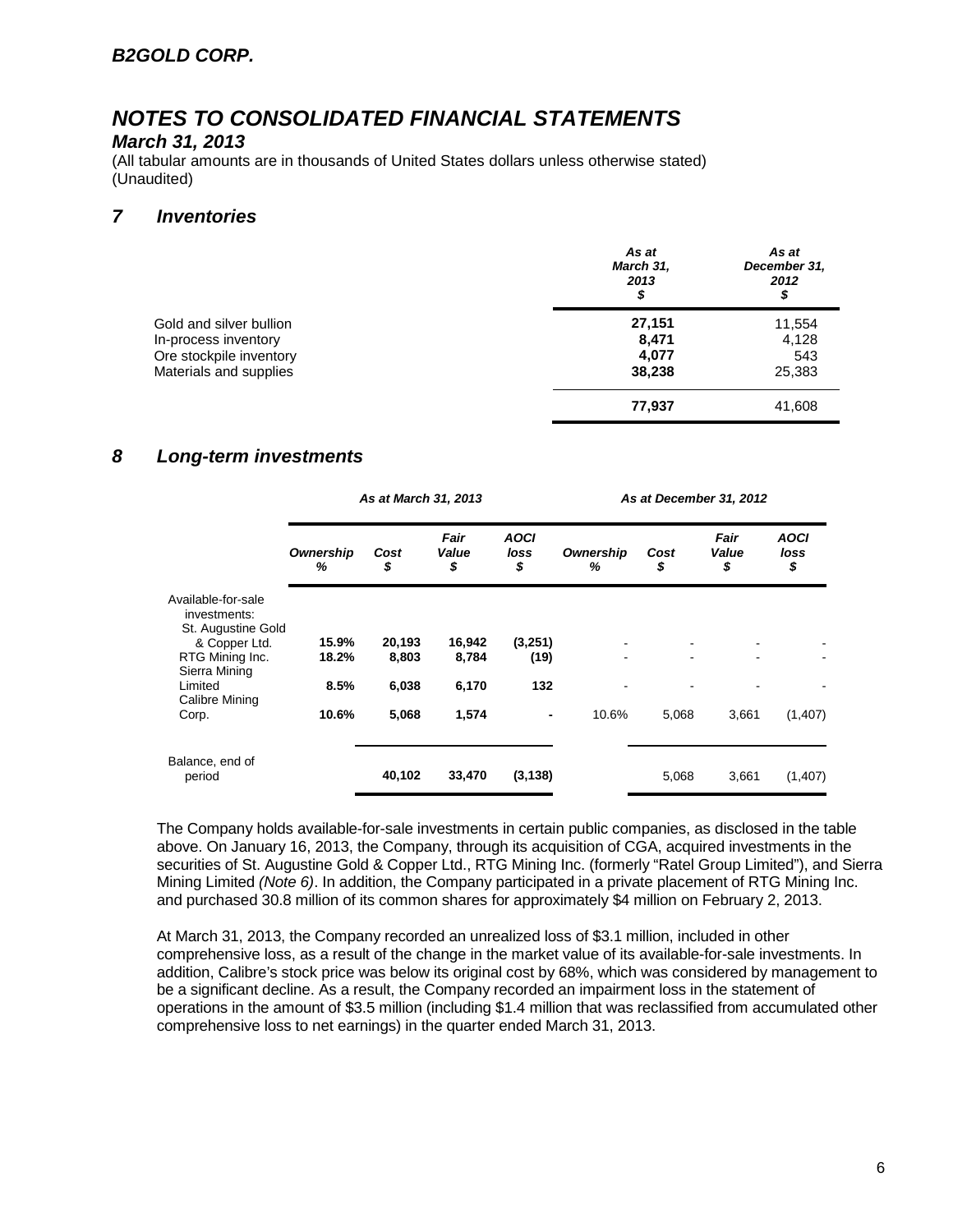### *March 31, 2013*

(All tabular amounts are in thousands of United States dollars unless otherwise stated) (Unaudited)

## *9 Mining interests*

|                                                                                                                                                                                    | As at<br>March 31,<br>2013<br>\$                        | As at<br>December 31,<br>2012<br>\$           |
|------------------------------------------------------------------------------------------------------------------------------------------------------------------------------------|---------------------------------------------------------|-----------------------------------------------|
| Property, plant & equipment (depletable)<br>Masbate Mine, Philippines (Note 6)<br>Cost (includes leased assets of \$25 million)<br>Accumulated depreciation and depletion          | 536,617<br>(7, 841)                                     |                                               |
|                                                                                                                                                                                    | 528,776                                                 |                                               |
| Libertad Mine (including Jabali), Nicaragua<br>Cost<br>Accumulated depreciation and depletion                                                                                      | 228,729<br>(58, 693)                                    | 215,941                                       |
|                                                                                                                                                                                    | 170,036                                                 | (51, 673)<br>164,268                          |
| Limon Mine, Nicaragua                                                                                                                                                              |                                                         |                                               |
| Cost<br>Accumulated depreciation and depletion                                                                                                                                     | 110,618<br>(30, 805)                                    | 105,727<br>(27, 349)                          |
|                                                                                                                                                                                    | 79,813                                                  | 78,378                                        |
| Masbate undeveloped mineral interests (Note 6)                                                                                                                                     | 389,673                                                 |                                               |
| Mineral properties (non-depletable)<br>Otjikoto, Namibia<br>Mocoa, Colombia<br>Trebol & Pavon, Nicaragua<br>Pajo, Philippines (Note 6)<br>Cebollati, Uruguay<br>Calibre, Nicaragua | 118,166<br>27,803<br>24,816<br>15,600<br>9,182<br>7,655 | 118,798<br>27,539<br>24,333<br>9,051<br>7,112 |
|                                                                                                                                                                                    | 203,222                                                 | 186,833                                       |
| Corporate & other<br>Bellavista, Costa Rica<br>Office, furniture and equipment, net                                                                                                | 2,601<br>844                                            | 2,601<br>645                                  |
|                                                                                                                                                                                    | 3,445                                                   | 3,246                                         |
|                                                                                                                                                                                    | 1,374,965                                               | 432,725                                       |
| Investments (incorporated joint ventures)<br>accounted for using the equity method<br>Gramalote, Colombia<br>Quebradona, Colombia                                                  | 115,679<br>1,201                                        | 100,798<br>1,201                              |
|                                                                                                                                                                                    | 116,880                                                 | 101,999                                       |
|                                                                                                                                                                                    | 1,491,845                                               | 534,724                                       |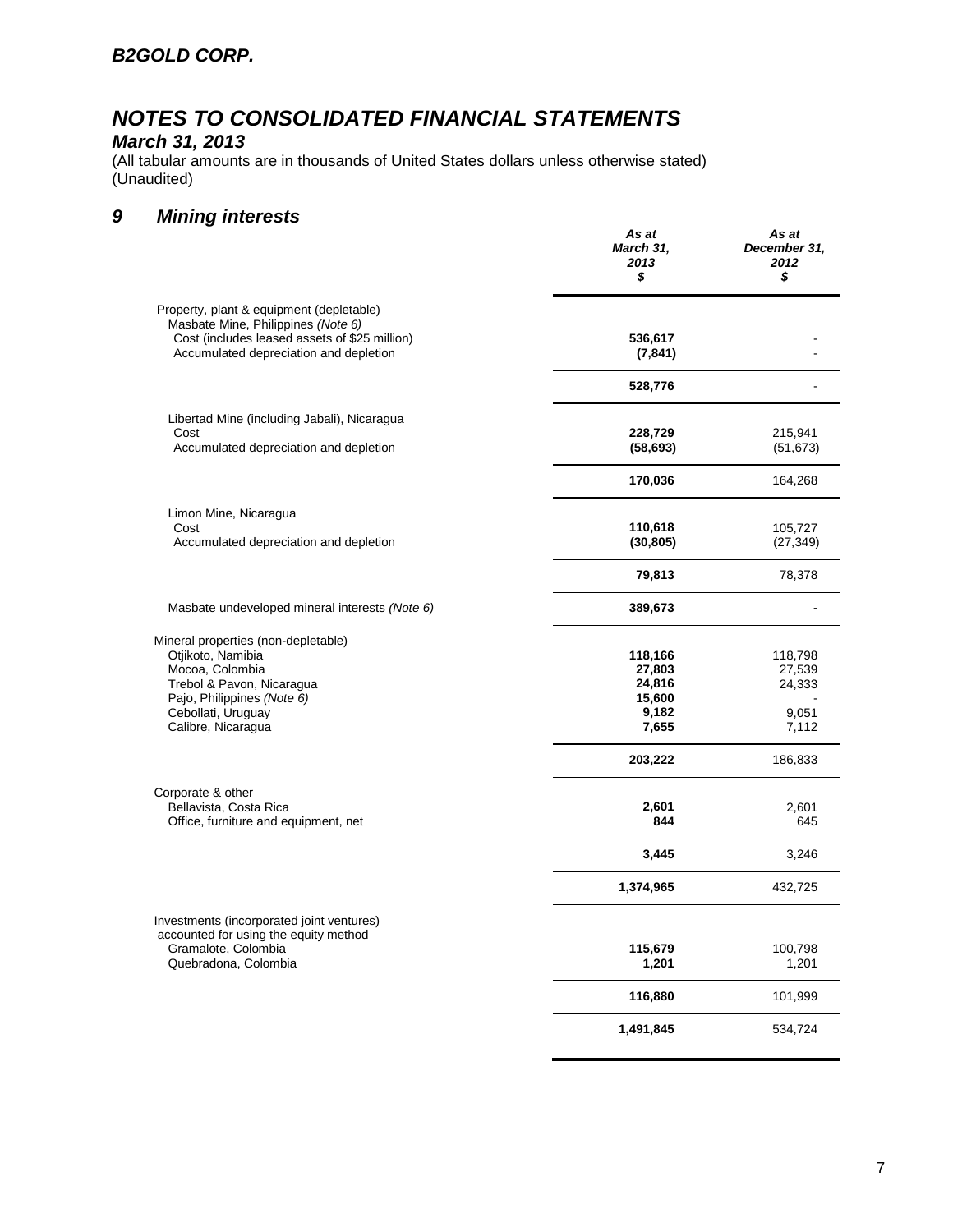### *March 31, 2013*

(All tabular amounts are in thousands of United States dollars unless otherwise stated) (Unaudited)

#### *Sale of the Brucejack royalty*

Subsequent to March 31, 2013, on May 13, 2013, the Company completed the sale to Franco-Nevada Corporation of all of its right, title and interest in and to an existing 1.2% net smelter returns royalty ("NSR"), covering Pretium Resources Inc.'s ("Pretium") Brucejack gold project in northwestern British Columbia for \$45 million in cash. The sale was completed pursuant to the terms of a royalty purchase agreement between the Company and Franco-Nevada Corporation dated May 7, 2013.

The Brucejack royalty was acquired by B2Gold in connection with the acquisition of Central Sun Mining Inc. ("Central Sun") in March 2009. For accounting purposes, no value of the total purchase price relating to the business combination with Central Sun had been allocated to the NSR. As a result, the Company will record a \$45 million pre-tax gain on disposal of the NSR in the second quarter of 2013.

#### *Otjikoto*

On March 20, 2013, B2Gold Namibia (Proprietary) Limited ("B2Gold Namibia"), a subsidiary of the Company, acquired from two Namibian banks all of the issued and outstanding Class A and Class B preference shares in the capital of EVI Gold (Proprietary) Limited ("EVI") for total consideration of approximately \$6.5 million. B2Gold Namibia is owned indirectly 92% by B2Gold and 8% by EVI, a Namibian black empowerment company. EVI currently holds an 8% interest in the Otjikoto gold project.

Subsequent to March 31, 2013, on April 10, 2013, the Company entered into an investment agreement (the "Investment Agreement") with EVI pursuant to which, among other things, EVI agreed to purchase common shares of the Company with an aggregate subscription price of \$7.6 million. The subscription price will be satisfied by a cash payment of \$6.6 million and the assignment by EVI to the Company of its existing right to acquire an additional 5% interest in the Otjikoto gold project. It is expected that the proceeds from the sale of the common shares of the Company will be used by EVI to redeem the preference shares held by B2Gold Namibia. In addition, EVI also agreed to exercise its right to acquire an additional 2% interest in the Otjikoto gold project for a purchase price of \$5 million.

Subsequent to March 31, 2013, on April 10, 2013, BKWE Ventures Limited ("BKWE"), a wholly-owned subsidiary of the Company, entered into a loan agreement with EVI pursuant to which BKWE agreed to loan up to \$11.6 million to EVI in order that EVI could satisfy the payments required under the Investment Agreement, including the cash payment for the purchase for common shares and the acquisition of the additional 2% interest in the Otjikoto gold project. The loans will accrue interest at a rate of up to 5% per annum and will be secured by a pledge of the shares of the Company and B2Gold Namibia that are held by EVI. The loan is expected to be repaid from EVI's share of available cash from the operations of the Otjikoto gold mine.

Upon completion of the aforementioned transactions, the Company and EVI will hold a 90% and 10% interest, respectively, in the Otjikoto gold project and EVI will have no further right to increase its interest in the project.

#### *Calibre*

Subsequent to March 31, 2013, the Company and Calibre Mining Corp. ("Calibre") signed a letter agreement (the "Letter Agreement") dated April 24, 2013 granting the Company an option to acquire a further 19% interest in and to the Primavera Gold-Copper Porphyry Project in northeast Nicaragua. Calibre currently has a 49% interest in the Project, while the Company has a 51% interest and is project operator.

This Letter Agreement confirms the agreement between the Company and Calibre to enter into a definitive Joint Venture Agreement ("JV Agreement") with respect to the Project, which will contain an option for the Company to earn an additional 19% interest in and to the Project for a total interest of 70% by spending Cdn.\$6 million in additional project expenditures over 3 years. Upon entering into the JV Agreement, the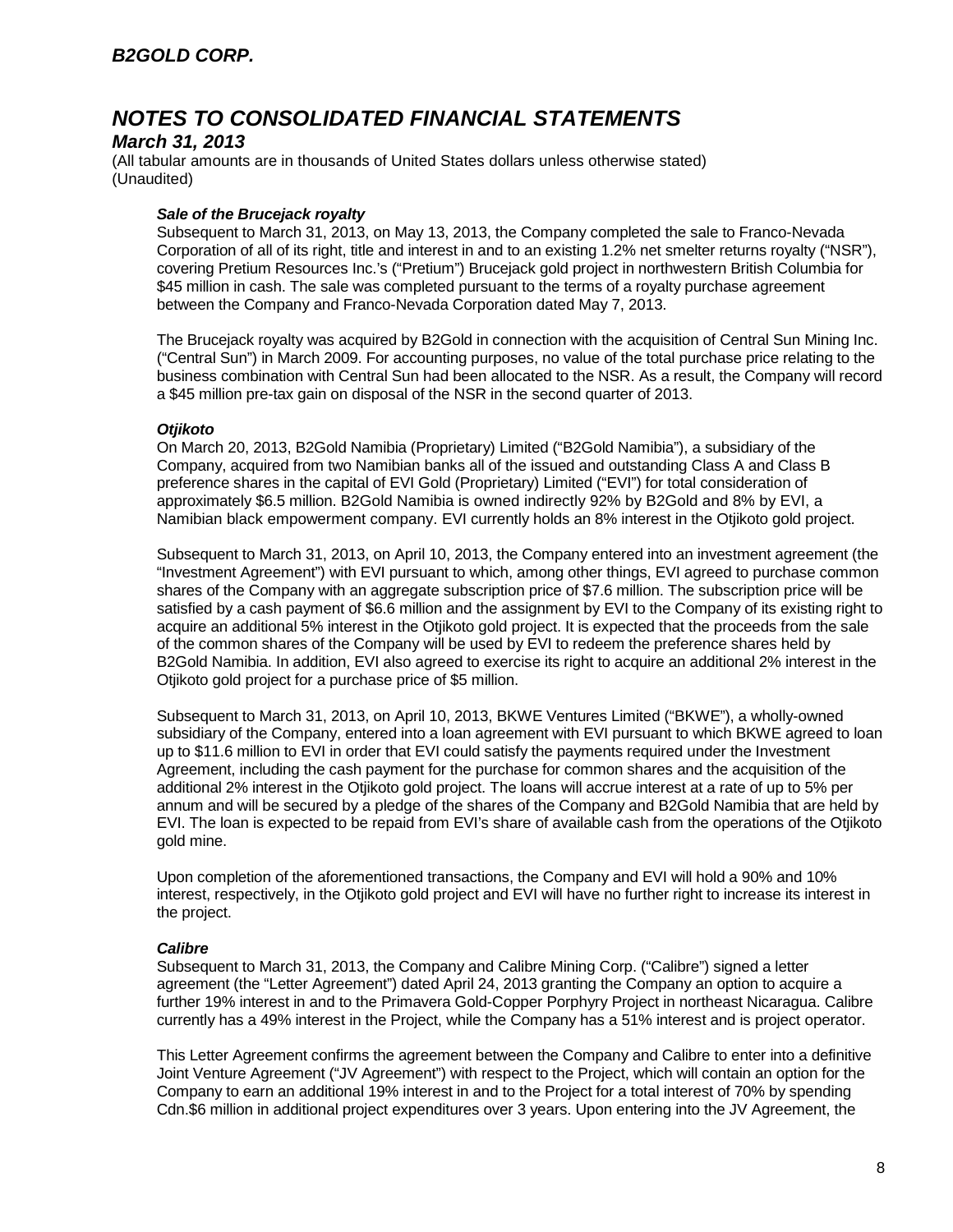### *March 31, 2013*

(All tabular amounts are in thousands of United States dollars unless otherwise stated) (Unaudited)

original Option Agreement between the Company and Calibre (entered into in June 2009 and amended in July 2010 and October 2010) will terminate and be superseded by the JV Agreement.

In conjunction with the Letter Agreement, Calibre has applied to the TSX Venture Exchange (the "Exchange") to approve amendments to the terms of 10 million common share purchase warrants (the "Warrants") of Calibre held by the Company. The Warrants were issued to the Company pursuant to a nonbrokered private placement of 20 million units at a price of Cdn.\$0.25 per unit, which closed on May 2, 2012. Each unit consisted of one common share and one-half of one Warrant, with each Warrant entitling the Company to purchase an additional common share of the Company until May 2, 2013 at an exercise price of Cdn.\$0.50. Pursuant to the amendments, the Warrants would be amended by extending the term of the Warrants by one additional year from May 2, 2013 to May 2, 2014 (the "Amended Expiry Date") and by reducing the exercise price of the Warrants from Cdn.\$0.50 to Cdn.\$0.10 (the "Amended Exercise Price").

If during the term of the amended Warrants, the closing price of the Company's common shares on the Exchange exceeds during a period of 10 consecutive trading days the Amended Exercise Price by 25%, then the Amended Expiry Date will be deemed to be automatically accelerated as a result of which the amended Warrants will expire on the earlier of the 37th calendar day following the tenth trading day and the Amended Expiry Date. All other terms and conditions of the Warrants are proposed to remain unchanged.

#### *Bellavista*

Subsequent to March 31, 2013, the Company entered into a binding term sheet with Alray Investments Inc. (the "Optionee"), a private company, pursuant to which the Company agreed to grant the Optionee an option to purchase a 100% interest in the Company's Bellavista project located in Miramar, Costa Rica. The Optionee will have the right to exercise the option at any time prior to October 22, 2014. On the exercise of the option, the transaction will be structured as an acquisition by the Optionee of 100% of the issued and outstanding shares of Central Sun Mining Enterprises Ltd. ("CSME"), which indirectly holds the 100% interest in the Bellavista project. During the term of the option, the Optionee will be entitled to undertake project assessment work, including conducting diamond drilling, metallurgical testing and other exploration programs. In order to exercise the option, the Optionee is required to pay to the Company an administration fee, grant the Company a 2% net smelter returns royalty on the sale of minerals produced from the Bellavista project and pay certain amounts in respect of equipment that is owned by CSME and its subsidiaries at the time that the option is exercised. The parties are currently negotiating a definitive agreement relating to the transaction.

### *10 Other assets*

|                                                                     | As at<br>March 31,<br>2013<br>\$ | As at<br>December 31,<br>2012<br>\$ |
|---------------------------------------------------------------------|----------------------------------|-------------------------------------|
| Low grade ore stockpiles (Note 6)<br>EVI preference shares (Note 9) | 22,800<br>6,458                  |                                     |
| Other                                                               | 2,399                            | 2,091                               |
|                                                                     | 31,657                           | 2,091                               |

Long-term ore in stockpiles represents low grade material not currently scheduled for processing at the Masbate Mine.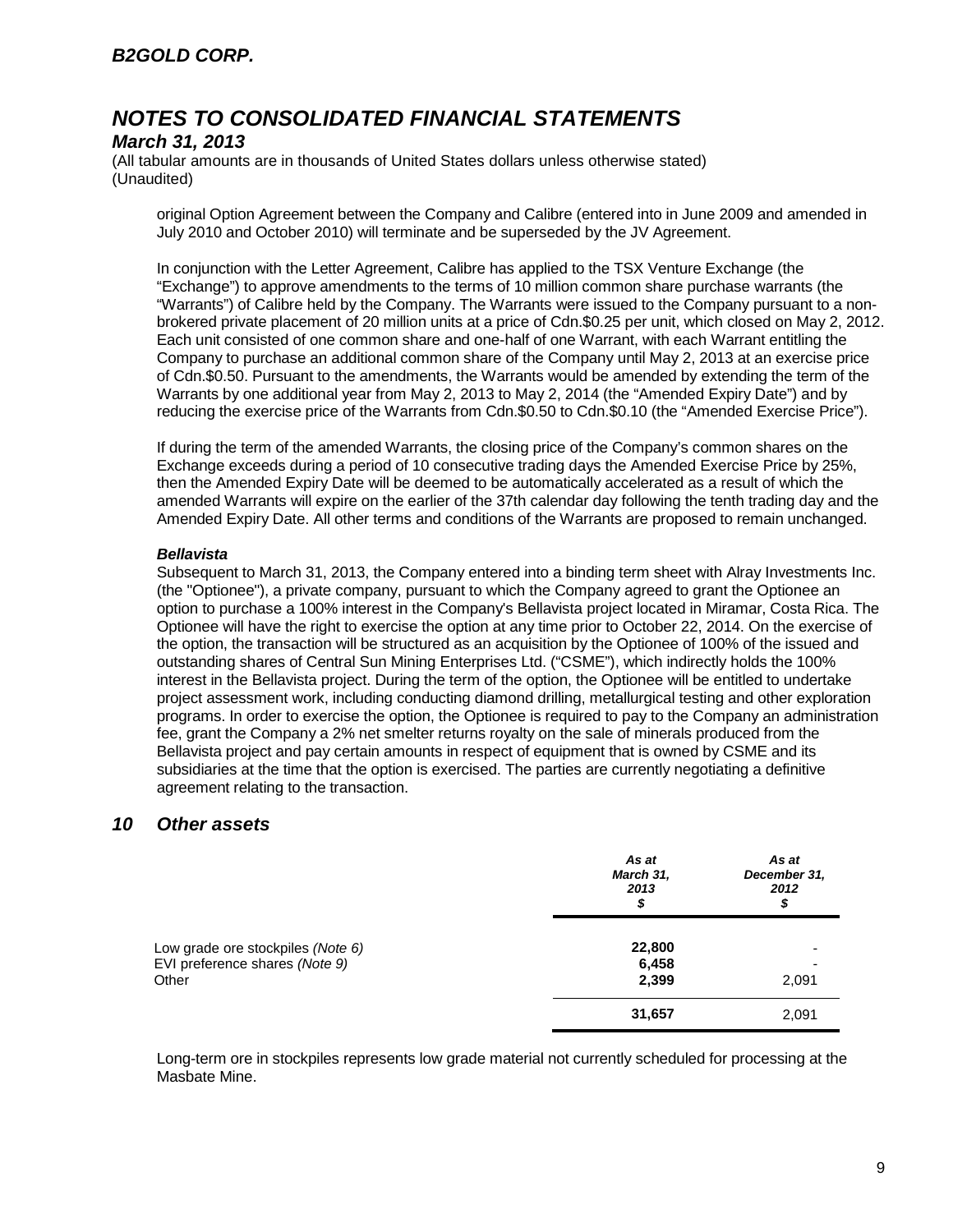#### *March 31, 2013*

(All tabular amounts are in thousands of United States dollars unless otherwise stated) (Unaudited)

### *11 Long-term debt*

|                                                                                                                                       | As at<br>March 31,<br>2013<br>\$    | As at<br>December 31,<br>2012<br>\$ |
|---------------------------------------------------------------------------------------------------------------------------------------|-------------------------------------|-------------------------------------|
| Revolving corporate credit facility<br>Masbate project loan facility (Note 6)<br>Finance lease obligations (Note 6)<br>Equipment loan | 25,000<br>14,043<br>23,464<br>3,271 |                                     |
| Less: current portion                                                                                                                 | 65,778<br>(48, 967)                 |                                     |
|                                                                                                                                       | 16,811                              |                                     |

#### *Revolving corporate credit facility*

The Company entered into an agreement relating to a \$20 million secured revolving credit facility (the "Credit Facility") with Macquarie Bank Limited ("Macquarie") on November 6, 2009. The term of the Credit Facility was for two years with a maturity date of December 31, 2011 and an interest rate of LIBOR plus 5.5%. Under the Credit Facility, the Company granted a general security agreement over its assets and the shares and assets of certain of the Company's material subsidiaries, and certain of the Company's material subsidiaries guaranteed the obligations of the Company relating to the Credit Facility. On February 12, 2010, the Company entered into an amending agreement pursuant to which the Credit Facility was increased to \$25 million. On March 28, 2012, the maturity date of the Credit Facility was extended to December 31, 2013. As at December 31, 2012, the full amount of the Credit Facility was available for draw down. The Company was paying a commitment fee of 1% per annum to Macquarie, payable quarterly, on the undrawn balance of the Credit Facility. During the three months ended March 31, 2013, the Company drew down \$25 million under the Credit Facility.

Subsequent to March 31, 2013, on April 16, 2013, the Company announced the closing of a fully underwritten \$150 million secured revolving corporate loan facility ("Facility"), previously announced on January 10, 2013. Macquarie was the Sole Underwriter and the Facility Agent. The syndicate included HSBC Securities (USA) Inc. as a Lead Arranger with HSBC Bank USA, National Association committed to fund \$50 million of the Facility and FirstRand Bank Limited, acting through its Rand Merchant Bank division committed to fund \$25 million.

The Facility comprises three tranches of \$50 million each for a total of \$150 million and replaces the existing \$25 million revolving Credit Facility with Macquarie. The term of the Facility is for a period of four years with a final repayment date of March 28, 2017 and the Facility has an interest rate of LIBOR plus a margin of 3.5%. The Facility will be used to fund construction and development costs related to the Otjikoto gold project in Namibia and for general corporate purposes.

#### *Masbate project loan facility*

As a result of the acquisition of CGA on January 16, 2013, the Company acquired a loan syndicated by BNP Paribas Bank with a principal amount owing of \$18.5 million. The four banks participating pro-rata in the syndicate are BNP Paribas Bank, Standard Chartered Bank, DZ Bank and Portigon (formerly "West LB"). The project loan (entered into by a subsidiary of CGA) represents the remaining portion of an original \$80.3 million project loan facility undertaken in 2008 to develop the Masbate gold project.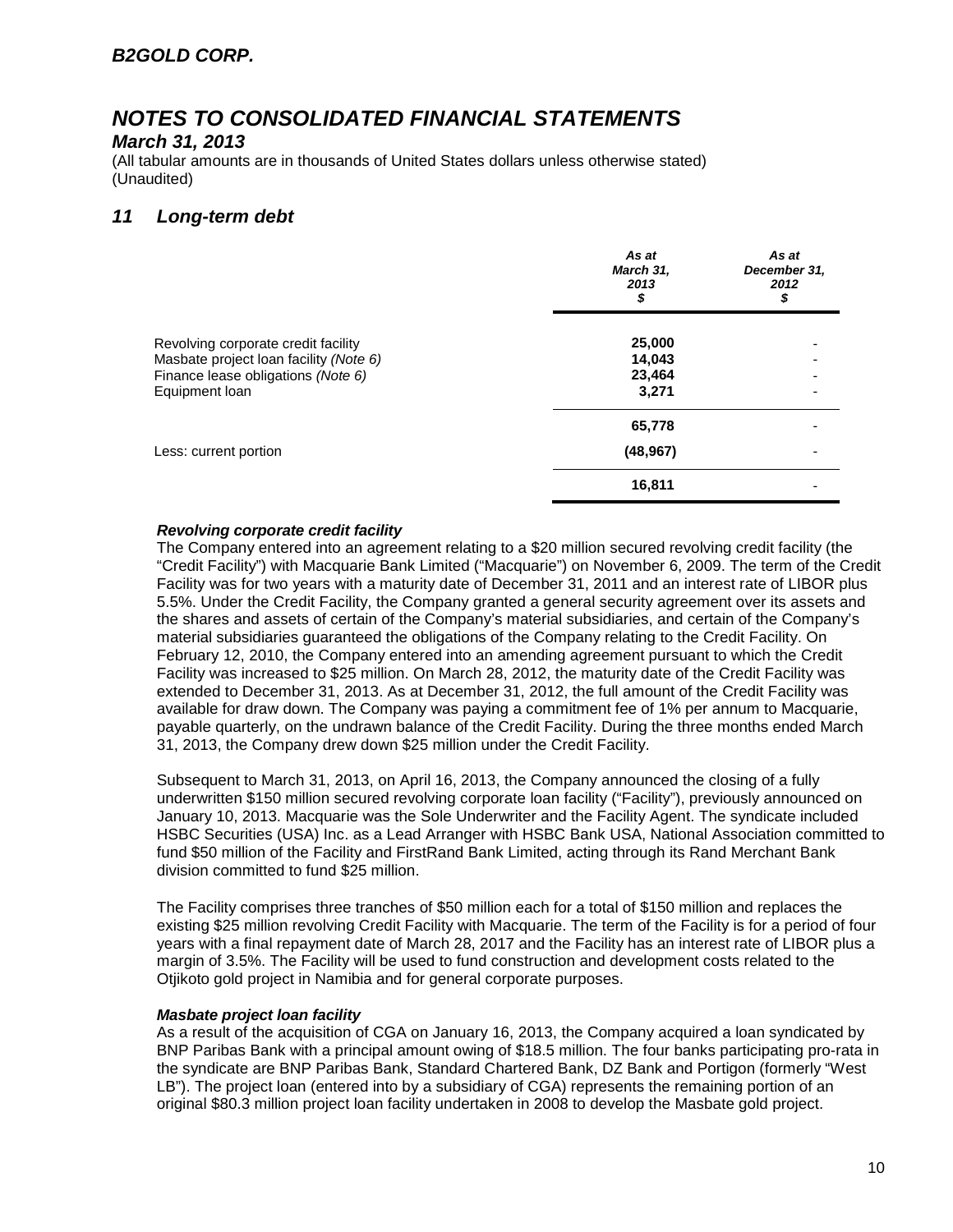### *March 31, 2013*

(All tabular amounts are in thousands of United States dollars unless otherwise stated) (Unaudited)

On March 28, 2013, the Company made a principal repayment of \$4.5 million on the project loan facility. The remaining balance of \$14 million is repayable in quarterly instalments as follows: \$4.6 million on June 30, 2013, \$4.7 million on September 30, 2013, and \$4.7 million on December 31, 2013. The loan bears interest at a rate of LIBOR plus 3.15% per annum and is collateralized against the Masbate Mine. The loan agreement includes customary covenants for debt financings of this type.

The restricted cash of \$9 million is held with BNP Paribas Bank as required under the project facility agreement.

Subsequent to March 31, 2013, the Company gave notice to the lenders of its intention to fully repay the remaining outstanding balance on the project loan facility on June 28, 2013.

#### *Finance lease obligations*

CGA, through several of its subsidiaries, entered into a finance lease for certain mobile equipment at the Masbate operations. The lease details are specified in a mining services agreement with Leighton Contractors (Philippines) Incorporated and Leighton Holdings Limited. The leased assets have terms that are between three and six years, up to March 2017. The Company has determined that the lease represents a finance lease and that the risks and benefits under this lease arrangement reside with a subsidiary of CGA. The Company has assumed CGA's finance lease obligations as a result of the acquisition of CGA on January 16, 2013.

As at March 31, 2013, the finance lease was composed of the following obligations:

|                                                                                                       | <b>Minimum lease</b><br>payments | <b>Present value</b><br>of minimum lease<br>payments |
|-------------------------------------------------------------------------------------------------------|----------------------------------|------------------------------------------------------|
| Not later than one year<br>Later than one year and not later than five years<br>Later than five years | 9.103<br>16,453                  | 8,867<br>14,597                                      |
| Less future finance charges                                                                           | 25,556<br>(2,092)                | 23.464                                               |
| Present value of minimum lease payments                                                               | 23,464                           | 23,464                                               |

#### *Equipment loan*

During the first quarter of 2013, a subsidiary of the Company purchased mobile heavy equipment valued at \$4.2 million for its Libertad operation. The Company paid 20% of the value of the equipment in cash and entered into two credit contracts with Caterpillar Crédito S.A de C.V for the remaining 80%. The contracts have a sixty month term, with quarterly payments of principal and interest at a variable rate of LIBOR plus 4.1%. The loan is secured by the equipment.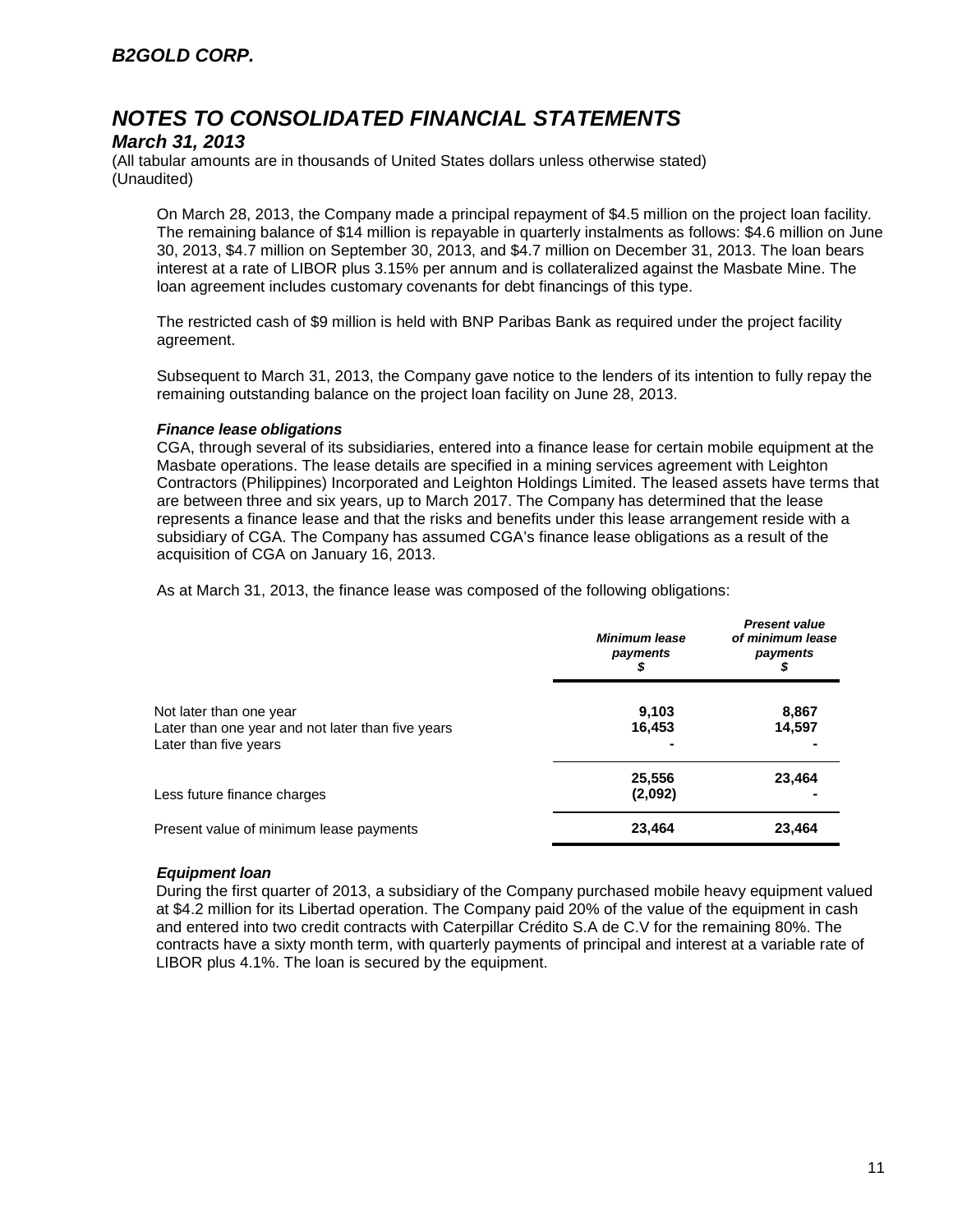## *March 31, 2013*

(All tabular amounts are in thousands of United States dollars unless otherwise stated) (Unaudited)

## *12 Mine restoration provisions*

The following table shows the movement in the liability for mine restoration provisions:

|                                                             | As at<br>March 31,<br>2013<br>\$ | As at<br>December 31,<br>2012<br>\$ |
|-------------------------------------------------------------|----------------------------------|-------------------------------------|
| Balance, beginning of period                                | 31,876                           | 28,107                              |
| Acquired during the period (Note 6)<br>Reclamation spending | 20,261<br>(195)                  |                                     |
| Accretion expense                                           | 703                              | (3, 486)<br>1,776                   |
| Revisions to estimate of provision                          | 4,102                            | 5,479                               |
| Balance, end of period                                      | 56,747                           | 31,876                              |
| Less: current portion                                       | (4,218)                          | (4,217)                             |
|                                                             | 52,529                           | 27,659                              |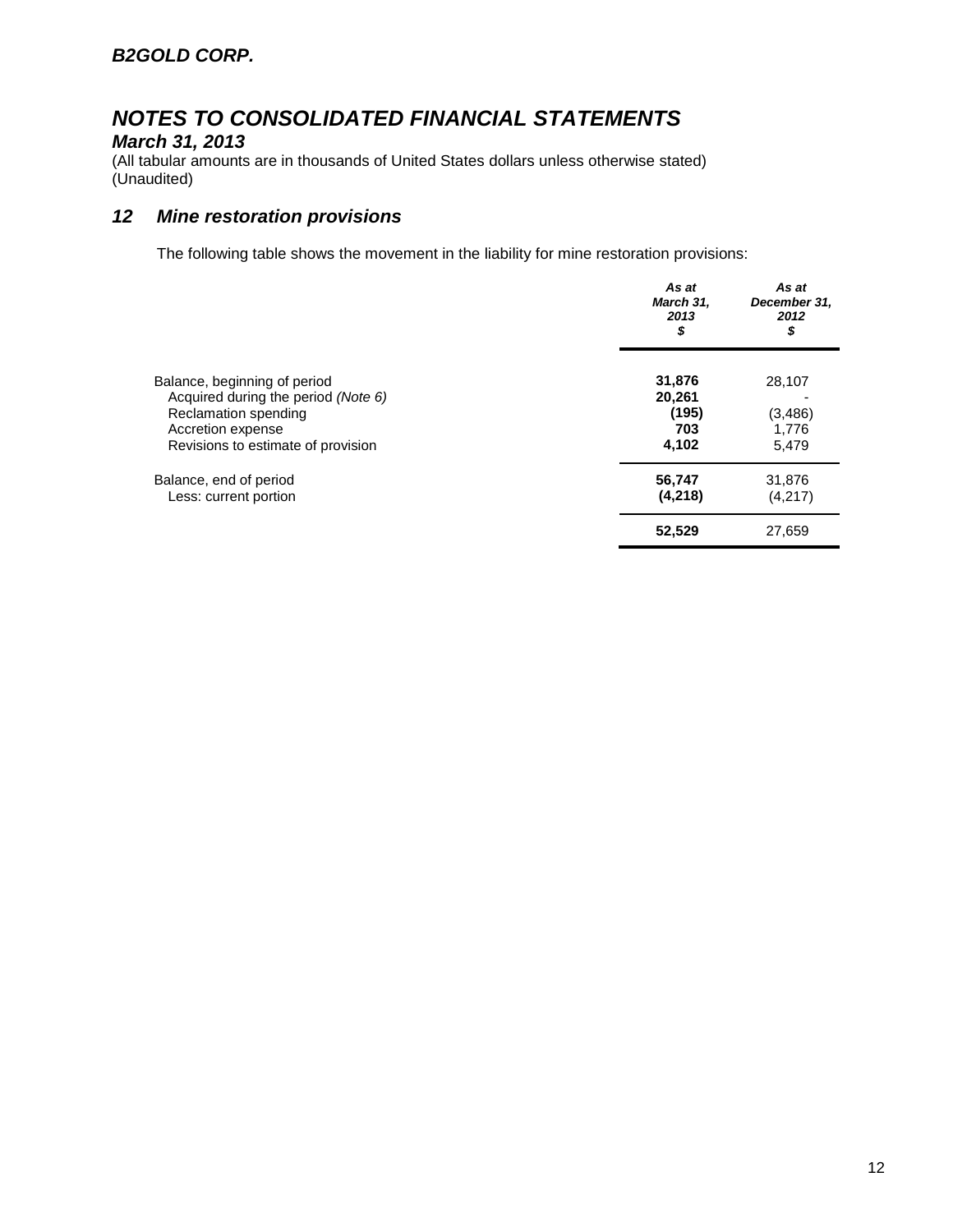### *March 31, 2013*

(All tabular amounts are in thousands of United States dollars unless otherwise stated) (Unaudited)

## *13 Capital stock*

|                                                                                                                                                                                                                                                                                                                                       | For the three months<br>ended<br>March 31, 2013 |                         | For the year<br>ended<br>December 31, 2012 |                                        |
|---------------------------------------------------------------------------------------------------------------------------------------------------------------------------------------------------------------------------------------------------------------------------------------------------------------------------------------|-------------------------------------------------|-------------------------|--------------------------------------------|----------------------------------------|
|                                                                                                                                                                                                                                                                                                                                       | <b>Shares</b><br>(1000's)                       | <b>Amount</b><br>\$     | <b>Shares</b><br>(1000's)                  | <b>Amount</b><br>\$                    |
| Balance, beginning of period                                                                                                                                                                                                                                                                                                          | 393,308                                         | 468,550                 | 382,495                                    | 435,048                                |
| Issued during the period:<br>For CGA acquisition (Note 6)<br>For cash, on exercise of stock options<br>On vesting of Restricted Share Units<br>For Trebol & Pavon properties<br>For cash, on exercise of warrants<br>For cash, Incentive Plan<br>Transfer to share capital the fair value<br>assigned to stock options/share purchase | 251,973<br>654<br>170                           | 984,870<br>1,299<br>597 | 3,586<br>798<br>4,816<br>1,613             | 5,150<br>2,902<br>16,814<br>3,458<br>9 |
| warrants exercised from contributed<br>surplus                                                                                                                                                                                                                                                                                        |                                                 | 630                     |                                            | 5,169                                  |
|                                                                                                                                                                                                                                                                                                                                       | 252,797                                         | 987,396                 | 10,813                                     | 33,502                                 |
| Balance, end of period                                                                                                                                                                                                                                                                                                                | 646,105                                         | 1,455,946               | 393,308                                    | 468,550                                |

On January 31, 2013, upon closing of the Merger, B2Gold issued approximately 252 million common shares in exchange for all of the issued and outstanding shares of CGA *(Note 6)*.

On August 10, 2012, pursuant to a share purchase agreement with Radius dated July 24, 2012, the Company acquired a 100% interest in the Trebol and Pavon exploration properties in Nicaragua by issuing approximately 4.8 million common shares to Radius.

#### *Stock options*

During the three months ended March 31, 2013, 1.2 million stock options were granted to employees and directors with an exercise price of Cdn.\$3.80 per share. These stock options have a term of five years and vest over a period of up to three years. The estimated fair value of these options totalling \$1.9 million is being recognized over the vesting period. The fair value was calculated using the Black-Scholes option pricing model based on a risk-free annual interest rate of 1.21%, an expected life of 3.5 years, an expected volatility of 58%, and a dividend yield rate of nil.

During the three months ended March 31, 2012, approximately 10 million stock options were granted to employees and directors with exercise prices ranging from Cdn.\$3.10 to Cdn.\$3.93 per share. These stock options have a term of five years. The estimated fair value of these options totalling approximately \$14.7 million is being recognized over the vesting period. The fair value was calculated using the Black-Scholes option pricing model based on a risk-free annual interest rate of up to 1.21%, an expected life of up to 3.5 years, an expected volatility ranging from 58% to 69%, and a dividend yield rate of nil.

Option pricing models require the input of highly subjective assumptions regarding the expected volatility. Changes in assumptions can materially affect the fair value estimate, and therefore, the existing models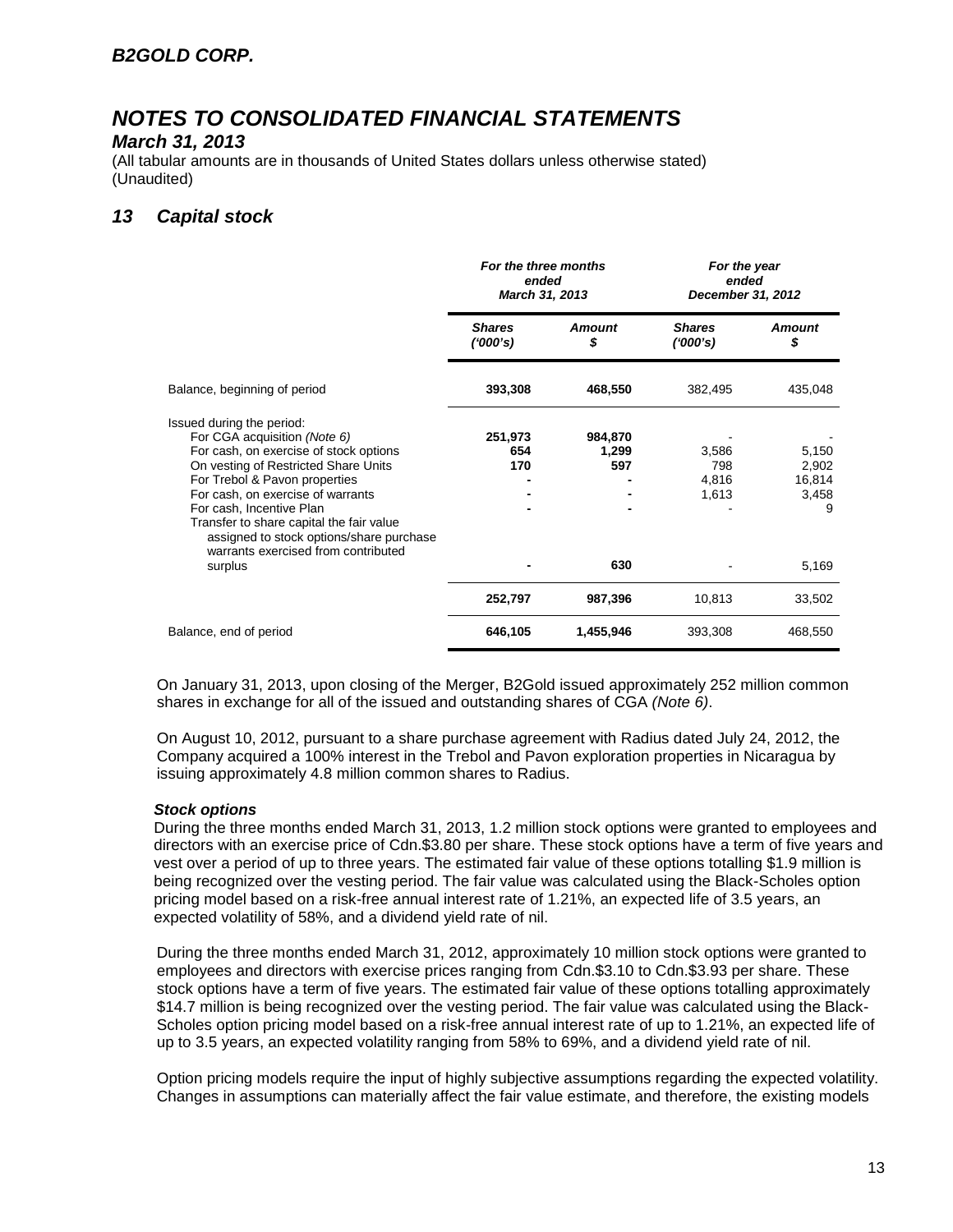### *March 31, 2013*

(All tabular amounts are in thousands of United States dollars unless otherwise stated) (Unaudited)

do not necessarily provide a reliable measure of the fair value of the Company's stock options at date of grant.

For the three months ended March 31, 2013, share-based payments expense, relating to the vesting of stock options, was \$2.5 million (Q1 2012 - \$3.9 million), net of \$1 million (Q1 2012 - \$1.3 million) capitalized to mining interests.

A summary of changes to stock options outstanding:

|                                  | <b>Number of</b><br>outstanding<br>options<br>(1000's) | <b>Weighted-</b><br>average<br>exercise price<br>$(in$ $Cdn.S)$ |
|----------------------------------|--------------------------------------------------------|-----------------------------------------------------------------|
| Outstanding at December 31, 2011 | 15,282                                                 | 1.90                                                            |
| Granted                          | 11,116                                                 | 3.16                                                            |
| Exercised                        | (3,586)                                                | 1.43                                                            |
| Forfeited or expired             | (278)                                                  | 3.16                                                            |
| Outstanding at December 31, 2012 | 22,534                                                 | 2.58                                                            |
| Granted                          | 1,200                                                  | 3.80                                                            |
| Exercised                        | (654)                                                  | 1.99                                                            |
| Outstanding at March 31, 2013    | 23,080                                                 | 2.66                                                            |

During the first quarter of 2013, 0.7 million (Q1 2012 – 1.9 million) stock options were exercised. The weighted average market share price at the time of exercise was Cdn.\$3.74 (Q1 2012 – Cdn.\$4.05).

Stock options outstanding and exercisable as at March 31, 2013 are as follows:

| <b>Range of</b><br>exercise<br>prices<br>$(in$ $Cdn.S)$ | <b>Number of</b><br>outstanding<br>options<br>(1000's) | <b>Weighted-</b><br>average years<br>to expiry | <b>Weighted-</b><br>average<br>exercise price<br>$(in$ $Cdn.S)$ | <b>Number of</b><br>exercisable<br>options<br>(1000's) | <b>Weighted-</b><br>average<br>exercise price<br>$(in$ $Cdn.S)$ |
|---------------------------------------------------------|--------------------------------------------------------|------------------------------------------------|-----------------------------------------------------------------|--------------------------------------------------------|-----------------------------------------------------------------|
|                                                         |                                                        |                                                |                                                                 |                                                        |                                                                 |
| $0.00 - 0.99$                                           | 2.870                                                  | 1.34                                           | 0.80                                                            | 2.870                                                  | 0.80                                                            |
| $1.00 - 1.99$                                           | 1.196                                                  | 1.73                                           | 1.51                                                            | 1.101                                                  | 1.48                                                            |
| $2.00 - 2.99$                                           | 4.795                                                  | 2.61                                           | 2.41                                                            | 3.848                                                  | 2.41                                                            |
| $3.00 - 3.99$                                           | 14.144                                                 | 3.84                                           | 3.22                                                            | 5.863                                                  | 3.15                                                            |
| $4.00 - 4.99$                                           | 75                                                     | 2.45                                           | 4.00                                                            | 75                                                     | 4.00                                                            |
|                                                         | 23,080                                                 | 3.16                                           | 2.66                                                            | 13.757                                                 | 2.32                                                            |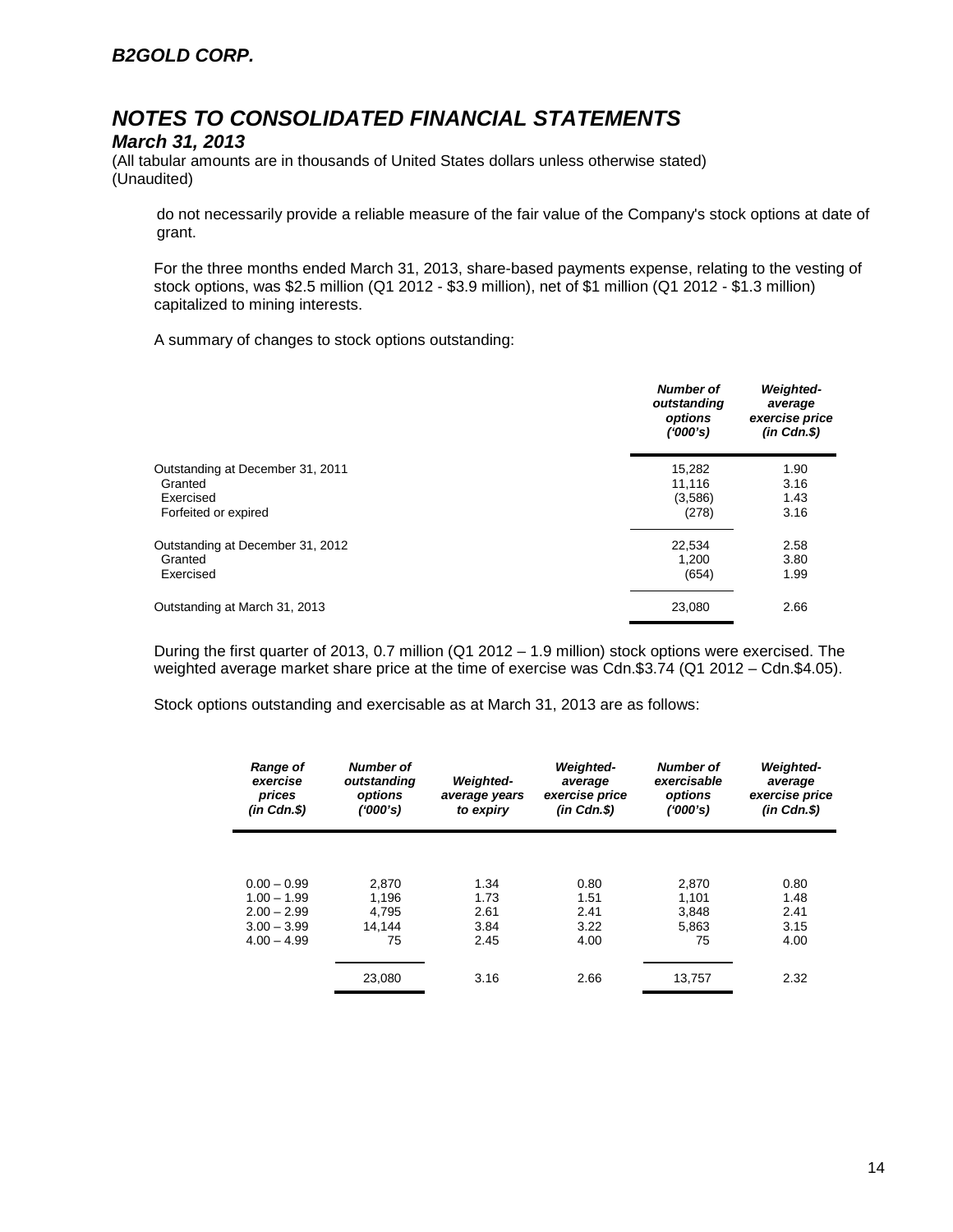### *March 31, 2013*

(All tabular amounts are in thousands of United States dollars unless otherwise stated) (Unaudited)

#### *Restricted share unit plan*

On May 6, 2011, the Company's Board of Directors approved a Restricted Share Unit Plan (the "RSU Plan") whereby restricted share units ("RSU") may be granted to directors, executive officers and employees of the Company. Adoption of the RSU Plan was part of the Company's continuing effort to build upon and enhance long term shareholder value. The RSU Plan reflects the Company's commitment to a long term incentive compensation structure that aligns the interests of its directors, executive officers and employees with the interests of its shareholders. Once vested, each RSU is redeemable for one common share entitling the holder to receive the common share for no additional consideration. The Company has reserved 8 million common shares for issuance under the RSU Plan.

During the three months ended March 31, 2013, the Company granted approximately 0.5 million RSU. One-third of the RSU vested immediately on the day of grant, another one-third will vest one year from the grant date with the remainder vesting two years from the grant date. The total estimated fair value of the RSU granted was \$1.8 million based on the market value of the Company's shares at the grant date. The fair value of each RSU is recorded as a share-based payments expense (and either charged to operations or capitalized to mining interests) over the vesting period.

For the three months ended March 31, 2013, share-based payments expense, relating to the vesting of RSU, was \$0.4 million (Q1 2012 - \$nil), net of \$0.4 million (Q1 2012 - \$nil) capitalized to mining interests.

A summary of changes to RSU outstanding:

|                                                                                      | <b>Number of</b><br>outstanding<br><b>RSU</b><br>(000's) |
|--------------------------------------------------------------------------------------|----------------------------------------------------------|
| Outstanding at December 31, 2011<br>Granted<br>Vested and converted to common shares | 2.401<br>(798)                                           |
| Outstanding at December 31, 2012<br>Granted<br>Vested and converted to common shares | 1,603<br>510<br>(170)                                    |
| Outstanding at March 31, 2013                                                        | 1,943                                                    |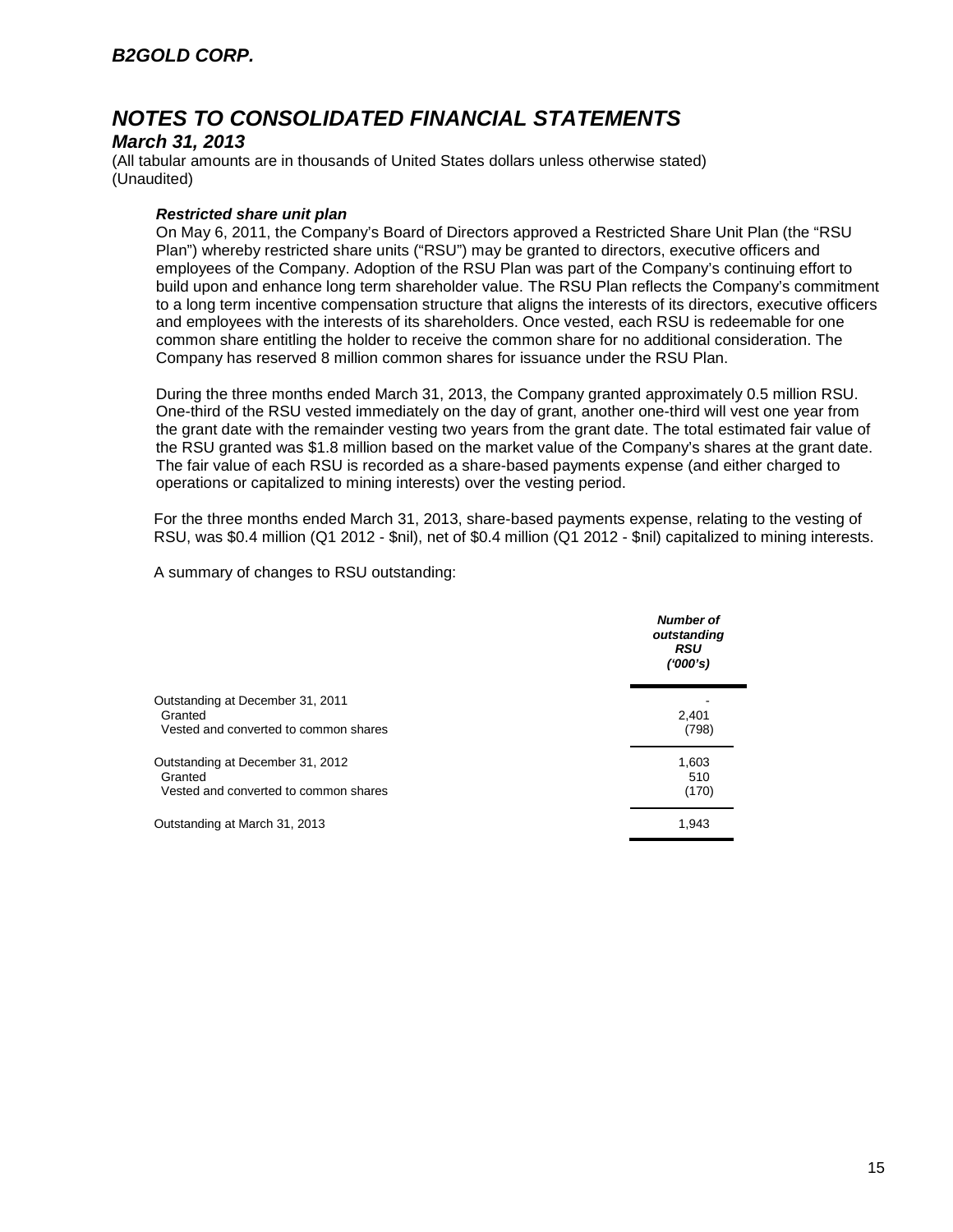### *March 31, 2013*

(All tabular amounts are in thousands of United States dollars unless otherwise stated) (Unaudited)

## *14 Deferred revenue and gold commitments*

Under the terms of the Masbate project loan facility *(Note 6)*, the Company is required to maintain gold forward contracts over the life of the loan in order to cover a portion of the mine's future operating and debt service costs. As a result of the acquisition of CGA, the Company assumed its gold forward contracts related to the Masbate project for 50,225 ounces of gold with settlements scheduled between January 31, 2013 and December 31, 2013 at an average price of \$913 per ounce. The fair value of these contracts (required to be recognized as part of the Company's acquisition accounting as the fixed terms of the contracts were unfavourable compared to market terms for similar contracts) was estimated to be negative \$37.4 million on January 16, 2013. The fair value was calculated using spot and forward prices and volatilities.

The Company's gold forward contracts are excluded from the scope of IAS 39 ("Financial Instruments: Recognition and Measurement"), as they are non-financial instruments that qualify for the own use exemption and do not contain any embedded derivatives which would require to be accounted for separately from the executory host contracts. As a result, these contracts are not subsequently remeasured at fair value after initial recognition and are reduced through a corresponding adjustment to revenue consistent with the timing of revenue recognition criteria being met for the gold deliveries made under the terms of contract. At March 31, 2013, the amount of \$28 million was outstanding and was presented on the consolidated balance sheet as deferred revenue, and is expected to be amortized over the remainder of the contract terms.

At March 31, 2013, the following gold forward contracts were outstanding (by maturity dates), having an estimated total fair value of negative \$24.6 million.

|                                                                                 | Q2<br>2013          |   | Q3<br>2013    |   | Q4<br>2013    |  |
|---------------------------------------------------------------------------------|---------------------|---|---------------|---|---------------|--|
| Gold forward contracts:<br><b>Ounces</b><br>$\sim$<br>- Average price per ounce | \$<br>12,525<br>908 | S | 12,657<br>917 | S | 12,661<br>927 |  |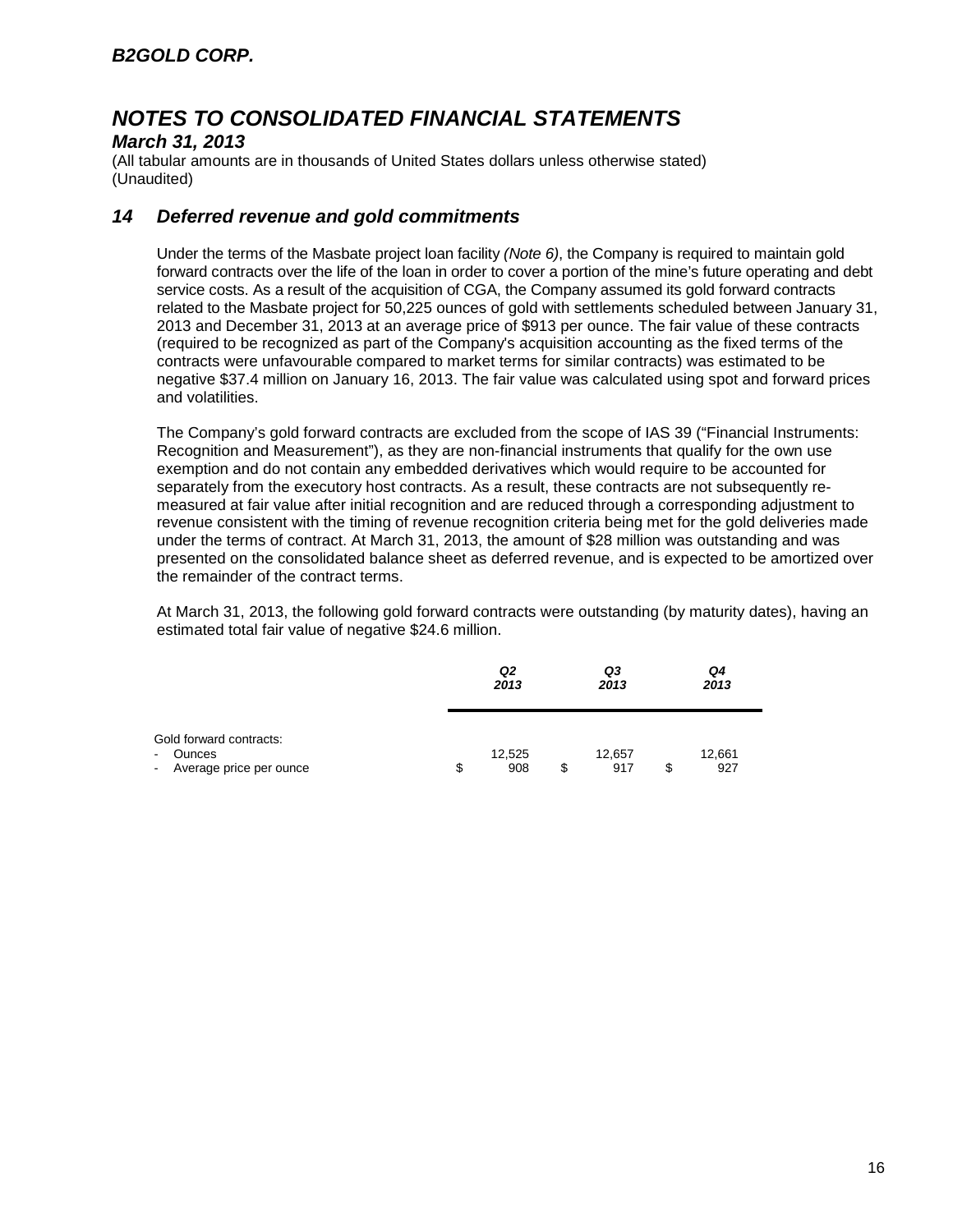### *March 31, 2013*

(All tabular amounts are in thousands of United States dollars unless otherwise stated) (Unaudited)

## *15 Derivative financial instruments*

Starting in the second quarter of 2012, the Company entered into foreign currency contracts to manage its foreign currency exposure of forecasted expenditures denominated in Namibian dollars relating to the development of its Otjikoto project. As the Namibian dollar is pegged to the South African rand, the Company enters into foreign currency contracts between the South African rand and the United States dollar due to their greater liquidity.

At March 31, 2013, forward currency contracts totalling \$13 million at an average rate of 8.6564 rand were outstanding with maturity dates ranging from April 2013 to December 2013. In addition, zero-cost put/ call collar contracts totalling \$37.5 million were outstanding with maturity dates ranging from April 2013 to December 2013 with an average floor price of 8.5751 rand and an average ceiling price of 9.0797 rand.

These derivative instruments were not designated as hedges by the Company and are marked to their market values at the end of each reporting period. Adjustments to the market value are included in the statement of operations. For the three month period ended March 31, 2013, the Company recorded an unrealized derivative loss of \$2.4 million. In addition, for the three month period ended March 31, 2013, the Company recorded a realized derivative loss of \$0.4 million.

The following is a summary, by maturity dates, of the Company's foreign currency contracts outstanding as at March 31, 2013:

|                                                                                                                                                            |                | Q2<br>2013             |                | Q3<br>2013             |                | Q4<br>2013             |  |
|------------------------------------------------------------------------------------------------------------------------------------------------------------|----------------|------------------------|----------------|------------------------|----------------|------------------------|--|
| Rand forward contracts:<br>Notional amount<br>$\blacksquare$<br>Average contract price<br>$\qquad \qquad \blacksquare$                                     | \$<br>\$       | 6,000<br>8.53          | \$<br>\$       | 4,000<br>8.72          | \$<br>\$       | 3,000<br>8.83          |  |
| Rand zero-cost collars:<br>Notional amount<br>$\blacksquare$<br>Average floor price<br>$\blacksquare$<br>Average ceiling price<br>$\overline{\phantom{a}}$ | \$<br>\$<br>\$ | 10,500<br>8.52<br>8.99 | \$<br>\$<br>\$ | 13,500<br>8.58<br>9.03 | \$<br>\$<br>\$ | 13,500<br>8.61<br>9.20 |  |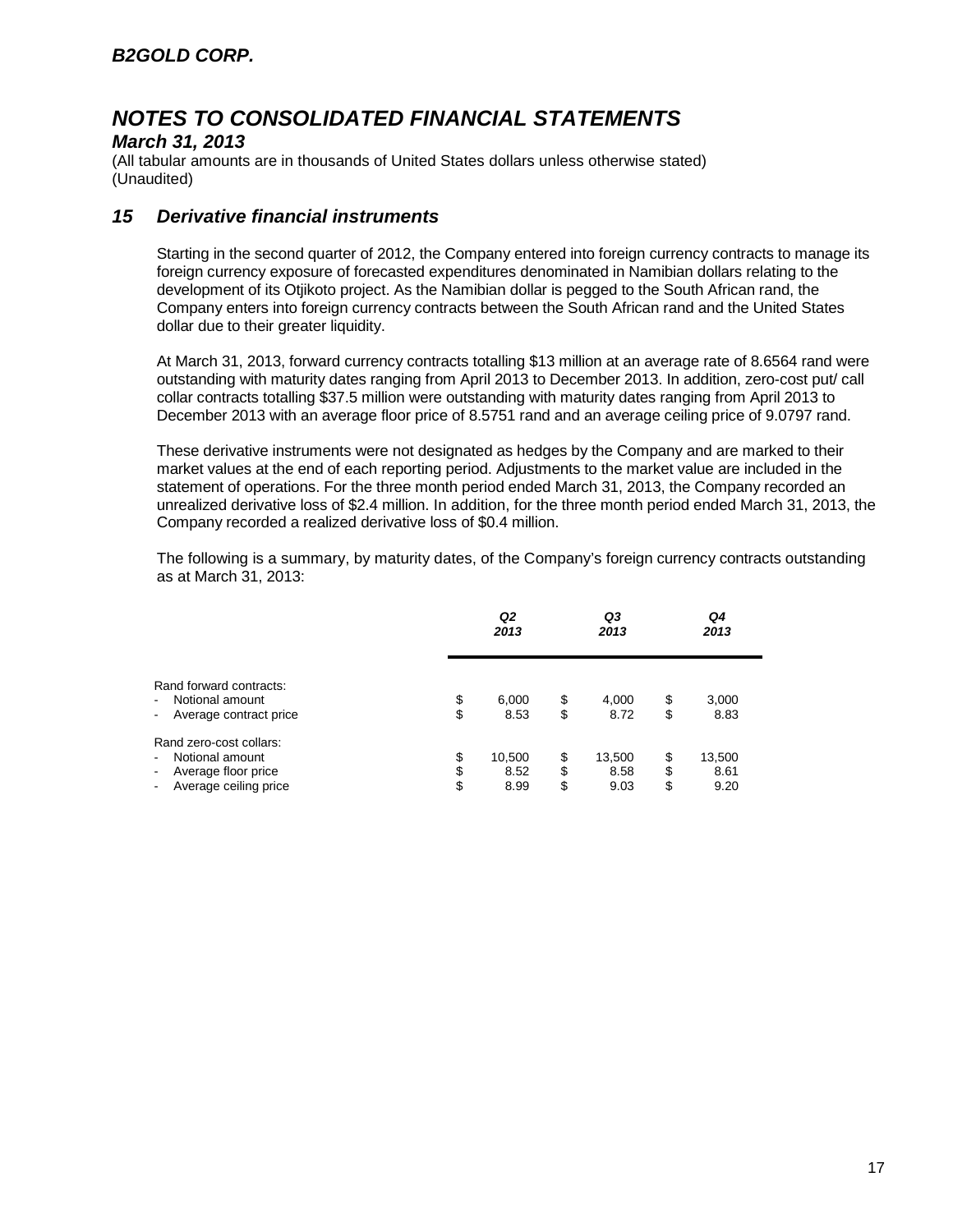### *March 31, 2013*

(All tabular amounts are in thousands of United States dollars unless otherwise stated) (Unaudited)

## *16 Financial instruments*

The Company's financial assets and liabilities consist of cash and cash equivalents, accounts receivable, note receivable, long-term investments *(Note 8)*, accounts payable and accrued liabilities, South African rand foreign exchange contracts *(Note 15)* and debt *(Note 11)*.

#### *Fair values*

The Company's financial assets and liabilities are classified based on the lowest level of input significant to the fair value measurement based on the fair value hierarchy:

Level 1 – quoted prices in active markets for identical assets or liabilities;

Level 2 – inputs other than quoted prices included in Level 1 that are observable for the asset or liability, either directly (i.e.as prices) or indirectly (i.e., derived from prices); and

Level 3 – inputs for the asset or liability that are not based on observable market data.

As at March 31, 2013, the Company's financial assets and liabilities that are measured and recognized at fair value on a recurring basis are categorized as follows:

|                                                             |                   | As at March 31, 2013 |                 | As at December 31, 2012 |
|-------------------------------------------------------------|-------------------|----------------------|-----------------|-------------------------|
|                                                             | Level 1           | Level 2              | Level 1<br>S    | Level 2<br>\$           |
| Cash and cash equivalents<br>Long-term Investments (Note 8) | 120,677<br>33,470 |                      | 67,949<br>3,661 |                         |
| Derivative liabilities (Note 15)                            |                   | 2,557                |                 | 143                     |

At March 31, 2013, there were no financial assets or liabilities recognized at fair value that would be categorized as level 3 in the fair value hierarchy.

The carrying values of accounts receivable, note receivable and accounts payable and accrued liabilities are representative of their respective fair values due to the short-term nature of these instruments. The carrying values of the Company's revolving corporate credit facility and Masbate project loan facility are representative of their respective fair values due to the floating rate nature of these instruments.

#### *Valuation methodologies for financial assets and liabilities*

#### *Long-term Investments*

The Company's long-term investments are classified as available for sale. Unrealized gains and losses are recognised in other comprehensive income with any impairments being recognised in earnings during the period. Fair value is calculated using the closing market price for the security at the balance sheet date.

#### *Derivative financial instruments*

The Company's derivative financial instruments are classified as fair value through profit and loss. Fair value is calculated using present value techniques or option pricing models which utilize a combination of quoted prices and market-derived inputs.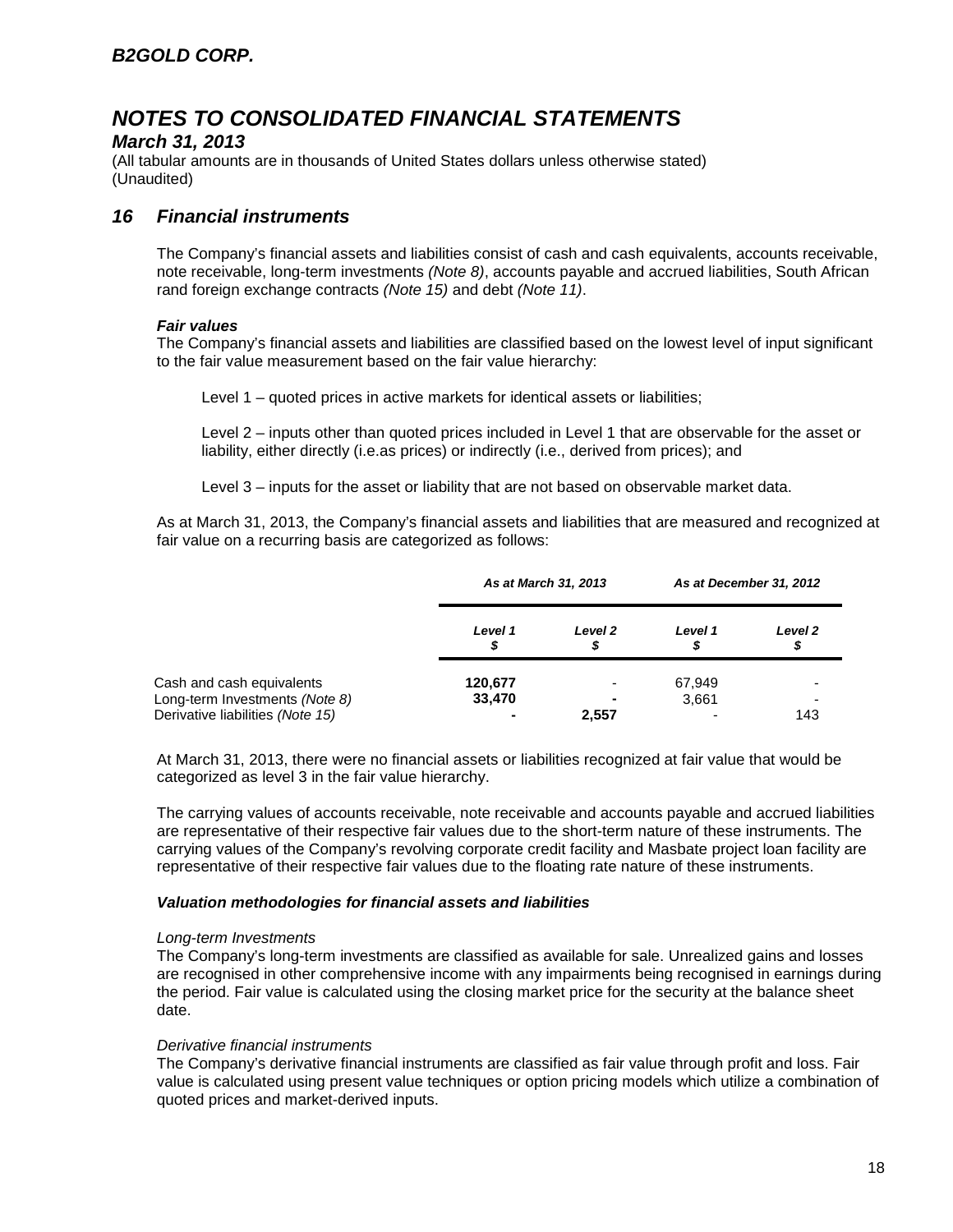### *March 31, 2013*

(All tabular amounts are in thousands of United States dollars unless otherwise stated) (Unaudited)

#### *Capital risk management*

The Company's objectives when managing its capital is to ensure it will be able to continue as a going concern while maximizing the return to shareholders. The selling price of gold, minimizing production costs and a successful exploration environment are key factors in helping the Company reach its capital risk management objectives. The capital structure of the Company includes shareholders' equity and debt.

#### *Credit risk*

Credit risk refers to the risk that another entity will default on its contractual obligations which will result in a loss for the Company. As at March 31, 2013, the Company's maximum exposure to credit risk was the book value of cash and cash equivalents, accounts receivable, value added and other taxes receivable and note receivable. The Company limits its credit exposure on cash and cash equivalents by holding its deposits mainly with high credit quality financial institutions as determined by credit agencies.

#### *Liquidity risk*

Liquidity risk refers to the risk that the Company will not be able to meet its financial obligations when they become due or can only do so at excessive costs. The Company has in place a planning and budgeting process to help determine the funds required to support the Company's normal operating requirements on an on-going basis and to support its expansion plans. The Company ensures that sufficient committed loan facilities exist to meet its short-term business requirements, taking into account its anticipated cash flows from operations and its holdings of cash and cash equivalents.

As at March 31, 2013, the Company had cash and cash equivalents of \$120.7 million. Cash provided by operating activities before changes in non-cash working capital totalled \$45.1 million for the three months ended March 31, 2013. Subsequent to March 31, 2013, on April 16, 2013, the Company announced that it had closed a fully underwritten \$150 million secured facility with Macquarie *(Note 11)*. In addition, subsequent to March 31, 2013, on May 13, 2013, the Company completed the sale to Franco-Nevada Corporation of all of its right, title and interest in an existing 1.2% NSR for \$45 million in cash *(Note 9)*.

As at March 31, 2013, the Company had the following significant commitments (in addition to those disclosed elsewhere in these financial statements):

- For the purchase of 0.6 million gallons of diesel over the next four years valued at an estimated \$2.7 million. The timing and amount of these costs will depend on diesel consumption but it is expected that the entire \$2.7 million will be incurred in 2013.
- For the purchase of \$8.7 million of equipment for the construction of the mill and crusher at the Otjikoto project in Namibia. The timing and amount of these costs will depend on delivery of the components but \$6.6 million is expected to be incurred in 2013 and the remaining \$2.1 million in the first half of 2014.

#### *Market risk*

Market risk includes currency and price risk.

The Company's operations in foreign countries are subject to currency fluctuations and such fluctuations may materially affect the Company's financial position and results. The Company reports its financial results in United States dollars and incurs expenses in United States dollars, Canadian dollars, Nicaraguan córdobas, Colombian pesos, Namibian dollars and Philippine pesos. As the exchange rates between the Canadian dollar, Colombian peso, Namibian dollar and Philippine pesos fluctuate against the United States dollar, the Company will experience foreign exchange gains and losses. The exchange rate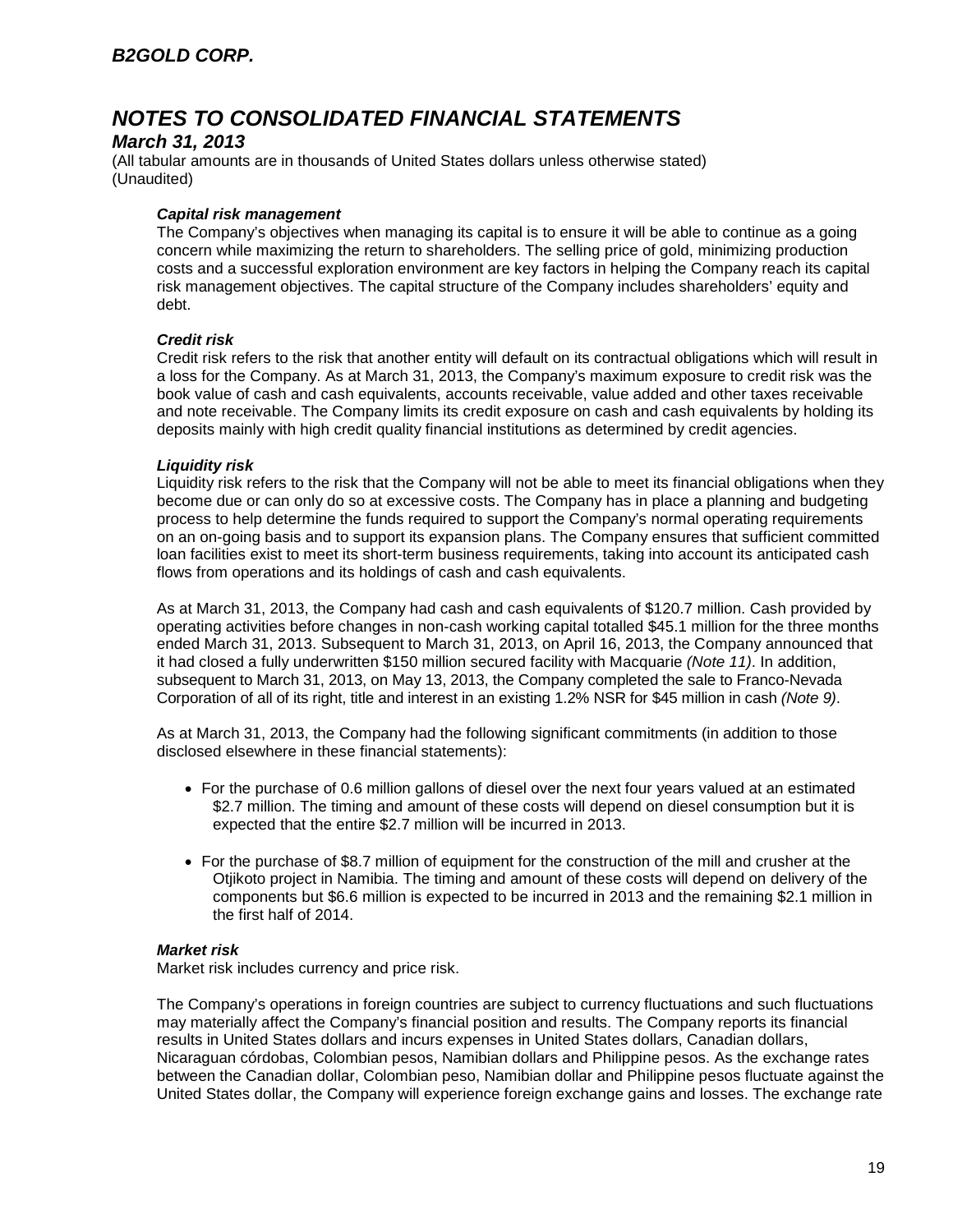### *March 31, 2013*

(All tabular amounts are in thousands of United States dollars unless otherwise stated) (Unaudited)

between the córdoba and the United States dollar varies according to a pattern set by the Nicaraguan Central Bank. The córdoba has been annually devalued versus the United States dollar by means of a crawling peg mechanism which currently stands at approximately 5%. All of the Company's gold production activities are currently conducted in Nicaragua and the Philippines.

Starting in the second quarter of 2012, the Company entered into foreign currency contracts to manage its foreign currency exposure of forecasted expenditures denominated in Namibian dollars relating to the development of its Otjikoto project *(Note 15)*. As the Namibian dollar is pegged to the South African rand, the Company enters into foreign currency contracts between the South African rand and the United States dollar due to their greater liquidity.

The Company also holds cash and cash equivalents that are denominated in non-United States dollar currencies which are subject to currency risk. As at March 31, 2013, \$107.3 million of the Company's \$120.7 million in cash and cash equivalents was held in United States dollars.

The Company's operations expose it to changes in the price of gold. A 5% increase/(decrease) in the price of gold would have resulted in an increase/(decrease) in earnings of approximately \$6.7 million for the three months ended March 31, 2013 based on gold revenue. The Company's earnings also could be affected by the prices of other commodities such as fuel and other consumable items, although to a lesser extent than by the price of gold. The prices of these commodities are affected by numerous factors beyond the Company's control.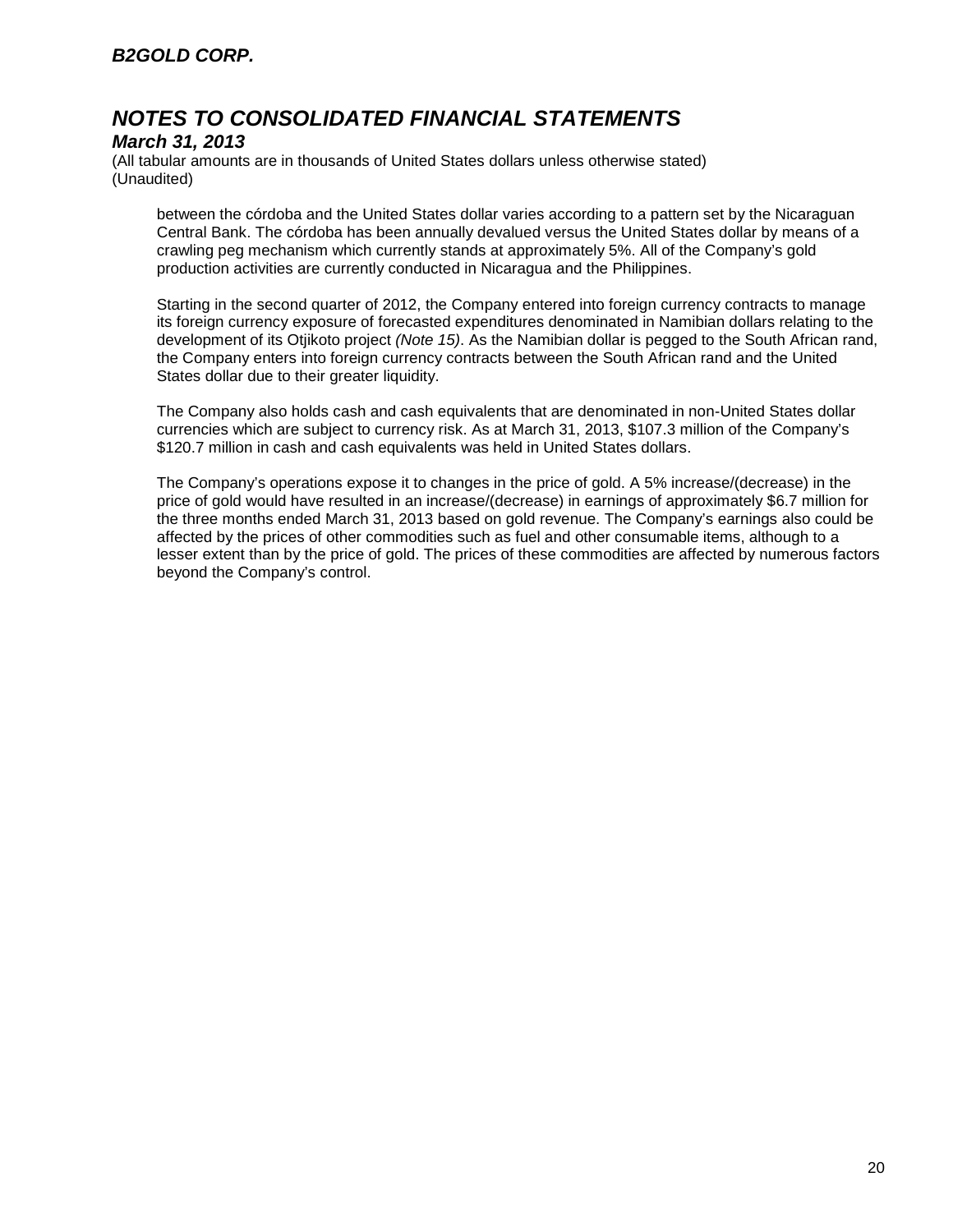### *March 31, 2013*

(All tabular amounts are in thousands of United States dollars unless otherwise stated) (Unaudited)

## *17 Supplementary cash flow information*

Supplementary disclosure of cash flow information is provided in the table below:

|                                                                                                                | For the three<br>months<br>ended<br>March 31,<br>2013<br>\$ | <b>For the three</b><br>months<br>ended<br>March 31,<br>2012<br>\$ |
|----------------------------------------------------------------------------------------------------------------|-------------------------------------------------------------|--------------------------------------------------------------------|
| Non-cash investing and financing activities:                                                                   |                                                             |                                                                    |
| Common shares issued for CGA acquisition (Note 6)                                                              | 984,870                                                     |                                                                    |
| Stock-based compensation, capitalized to resource property interests                                           | 1,406                                                       | 1.271                                                              |
| Mining equipment purchased under equipment loan (Note 11)<br>Accounts payable and accrued liabilities relating | 3.271                                                       |                                                                    |
| to resource property expenditures                                                                              | 1,323                                                       | 1.441                                                              |

## *18 Compensation of key management*

Key management includes the Company's directors, members of the Executive Committee and members of Senior Management. Compensation to key management included:

|                                                                   | months<br>ended<br>March 31,<br>2013<br>\$ | For the three For the three<br>months<br>ended<br>March 31,<br>2012<br>\$ |
|-------------------------------------------------------------------|--------------------------------------------|---------------------------------------------------------------------------|
| Salaries and short-term employee benefits<br>Share-based payments | 749<br>940                                 | 650<br>371                                                                |
|                                                                   | 1,689                                      | 1,021                                                                     |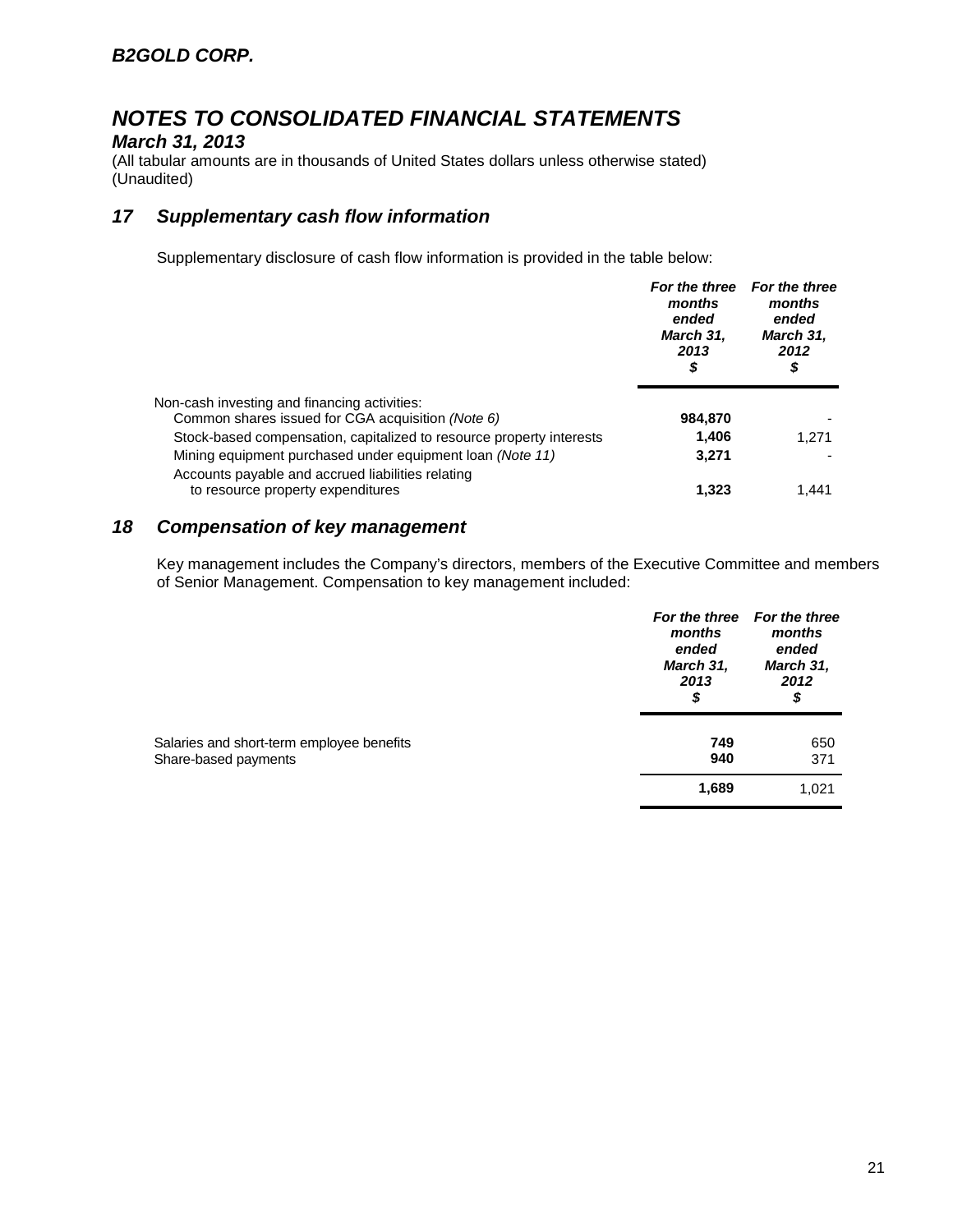## *March 31, 2013*

(All tabular amounts are in thousands of United States dollars unless otherwise stated) (Unaudited)

## *19 Segmented information*

The Company's reportable segments for the three months ended March 31, 2013 and 2012 are summarized in the following tables.

|                                                                                         | Limon<br><b>Mine</b><br>\$ | Libertad<br><b>Mine</b><br>\$ | <b>Masbate</b><br><b>Mine</b><br>\$ | <b>Otjikoto</b><br><b>Project</b><br>S | Gramalote<br>Project<br>S | <b>Other</b><br><b>Mineral</b><br><b>Properties</b><br>\$ | Corporate<br>& Other<br>\$ | <b>Total</b><br>\$ |
|-----------------------------------------------------------------------------------------|----------------------------|-------------------------------|-------------------------------------|----------------------------------------|---------------------------|-----------------------------------------------------------|----------------------------|--------------------|
| Gold revenue                                                                            | 24,905                     | 43,407                        | 86,541                              |                                        |                           |                                                           | ٠                          | 154,853            |
| <b>Production costs</b>                                                                 | 10,459                     | 17,133                        | 42,753                              |                                        |                           |                                                           | ٠                          | 70,345             |
| Cost of sales $-$<br>inventory fair value<br>adjustments on CGA<br>acquisition (Note 6) |                            | $\blacksquare$                | 32,354                              |                                        |                           |                                                           | $\overline{\phantom{a}}$   | 32,354             |
| Depreciation &<br>depletion                                                             | 3,666                      | 6,161                         | 4,404                               |                                        |                           |                                                           | 42                         | 14,273             |
| Net income (loss)                                                                       | 4,491                      | 12,982                        | 3,245                               |                                        |                           | (131)                                                     | (20, 524)                  | 63                 |
| Capital expenditures                                                                    | 4,875                      | 9,459                         | 6,231                               | 9,480                                  | 14,837                    | 1,775                                                     | 241                        | 46,898             |

#### *For the three months ended March 31, 2013*

#### *For the three months ended March 31, 2012*

|                             | Limon<br><b>Mine</b><br>\$ | Libertad<br><b>Mine</b><br>\$ | <b>Masbate</b><br>Mine<br>\$ | <b>Otjikoto</b><br><b>Project</b> | Gramalote<br><b>Project</b> | <b>Other</b><br><b>Mineral</b><br><b>Properties</b><br>\$ | Corporate<br>& Other<br>\$ | <b>Total</b><br>\$ |
|-----------------------------|----------------------------|-------------------------------|------------------------------|-----------------------------------|-----------------------------|-----------------------------------------------------------|----------------------------|--------------------|
| Gold revenue                | 19,830                     | 44.043                        |                              | -                                 |                             |                                                           | $\overline{\phantom{a}}$   | 63,873             |
| <b>Production costs</b>     | 9,011                      | 13,325                        |                              |                                   |                             |                                                           | $\sim$                     | 22,336             |
| Depreciation &<br>depletion | 2,146                      | 4,472                         | ٠                            |                                   |                             | $\overline{\phantom{a}}$                                  | 41                         | 6,659              |
| Net income (loss)           | 4,544                      | 15,607                        |                              | $\blacksquare$                    | ۰                           | (79)                                                      | (5, 526)                   | 14,546             |
| Capital expenditures        | 8.946                      | 11,083                        |                              | 7.112                             | 3,639                       | 2,751                                                     | 24                         | 33,555             |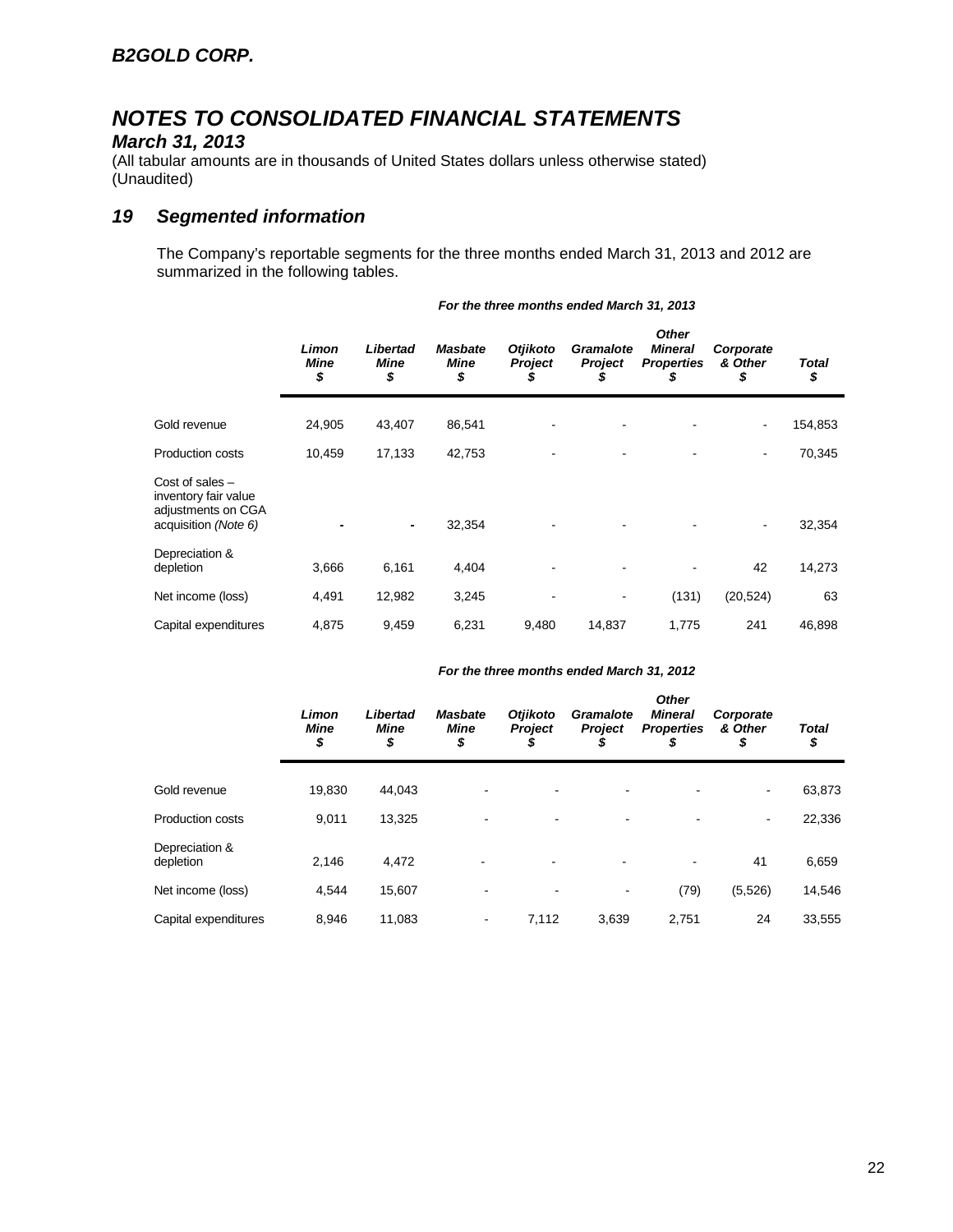### *March 31, 2013*

(All tabular amounts are in thousands of United States dollars unless otherwise stated) (Unaudited)

The Company's mining interests are located in the following geographical locations.

|                  | As at<br>March 31,<br>2013<br>\$ | As at<br>December 31,<br>2012<br>\$ |  |
|------------------|----------------------------------|-------------------------------------|--|
| Mining interests |                                  |                                     |  |
| Philippines      | 934,049                          |                                     |  |
| Nicaragua        | 282,320                          | 274,091                             |  |
| Namibia          | 118,166                          | 118,798                             |  |
| Colombia         | 144,683                          | 129,538                             |  |
| Uruguay          | 9,182                            | 9,051                               |  |
| Costa Rica       | 2,601                            | 2,601                               |  |
| Canada           | 844                              | 645                                 |  |
|                  | 1,491,845                        | 534,724                             |  |

## *20 Subsequent event*

Subsequent to March 31, 2013, the Company granted 13.8 million stock options to employees and directors with an exercise price of Cdn.\$3.00 per share. In addition, the Company granted 2.4 million RSU, of which one-third vested immediately and the Company issued 0.8 million common shares without any additional cash consideration.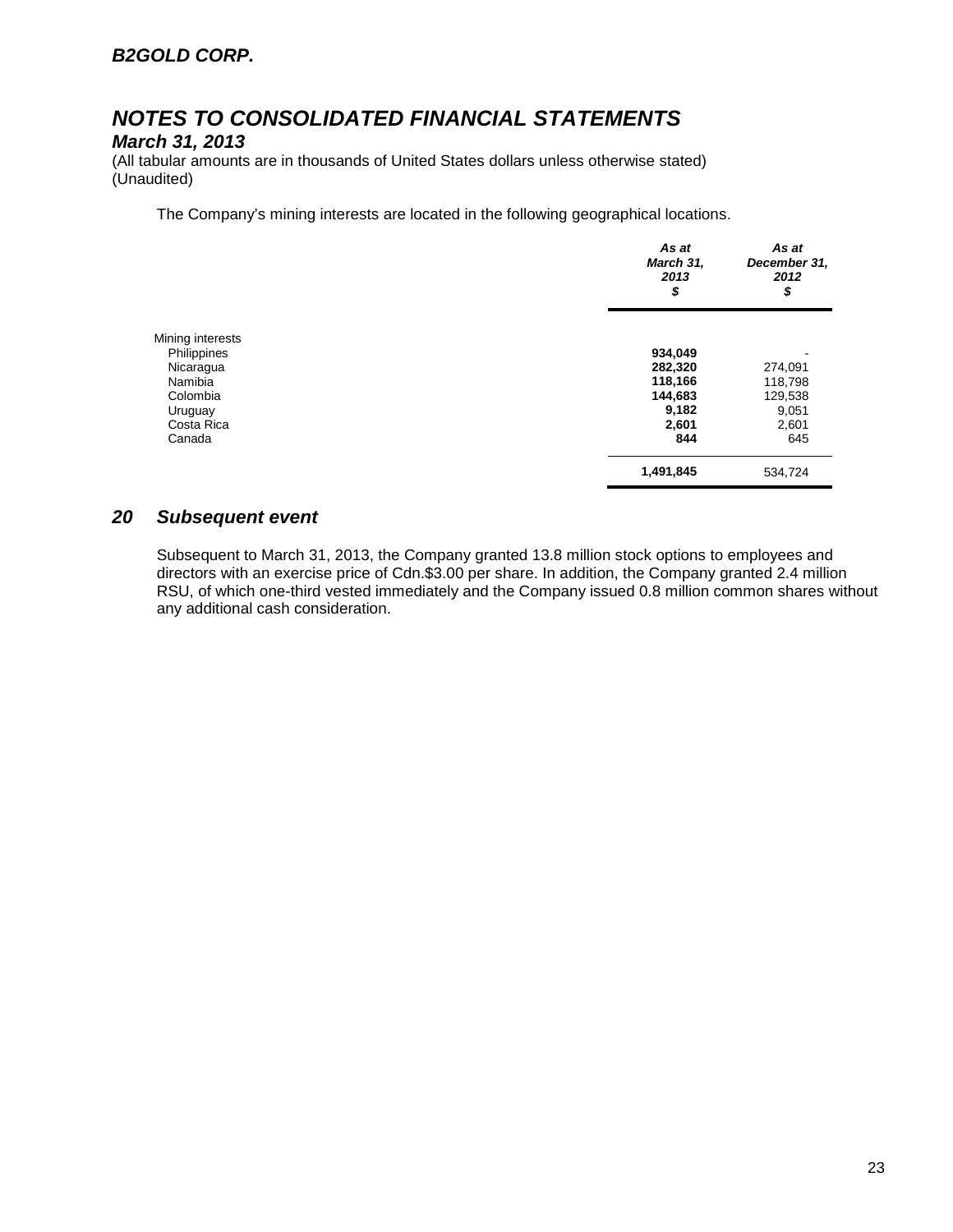# *MINING INTERESTS SCHEDULE (NOTE 21)*

*For the three months ended March 31, 2013* 

**(All tabular amounts are in thousands of United States dollars) (Unaudited)**

| Closing<br><b>Opening</b><br><b>Cumulative</b><br>Closing<br><b>Opening</b><br>balance at<br>Disposals/<br>Disposals/<br>balance at<br>translation<br>balance at<br>balance at<br>Mar. 31, 2013<br><b>Additions</b><br>write-offs<br>Depreciation<br>write-offs<br>Dec. 31, 2012<br>Mar. 31, 2013<br>Dec. 31, 2012<br>adjustments<br>\$<br>\$<br>\$<br>\$<br>\$<br>\$<br>\$<br>\$<br>\$<br>Property, plant & equipment | As at<br>Mar. 31, 2013<br>\$<br>528,776<br>389,673 | As at<br>Dec. 31, 2012<br>\$ |
|------------------------------------------------------------------------------------------------------------------------------------------------------------------------------------------------------------------------------------------------------------------------------------------------------------------------------------------------------------------------------------------------------------------------|----------------------------------------------------|------------------------------|
|                                                                                                                                                                                                                                                                                                                                                                                                                        |                                                    |                              |
|                                                                                                                                                                                                                                                                                                                                                                                                                        |                                                    |                              |
|                                                                                                                                                                                                                                                                                                                                                                                                                        |                                                    |                              |
| Masbate Mine<br>536,617<br>536,617<br>(7, 841)<br>(7, 841)<br>$\blacksquare$<br>$\blacksquare$                                                                                                                                                                                                                                                                                                                         |                                                    |                              |
| Masbate undeveloped mineral<br>389,673<br>389,673<br>interests<br>$\sim$<br>J.<br>÷,                                                                                                                                                                                                                                                                                                                                   |                                                    |                              |
| 215,941<br>12,788<br>228,729<br>(51, 673)<br>(7,020)<br>(58, 693)<br>Libertad (including Jabali)                                                                                                                                                                                                                                                                                                                       | 170,036                                            | 164,268                      |
| 4,891<br>110,618<br>Limon<br>105,727<br>(27, 349)<br>(3, 456)<br>(30, 805)                                                                                                                                                                                                                                                                                                                                             | 79,813                                             | 78,378                       |
| 321,668<br>943,969<br>1,265,637<br>(79, 022)<br>(18, 317)<br>(97, 339)<br>$\sim$<br>٠.                                                                                                                                                                                                                                                                                                                                 | 1,168,298                                          | 242,646                      |
| Mineral properties "exploration &<br>evaluation"                                                                                                                                                                                                                                                                                                                                                                       |                                                    |                              |
| Otjikoto<br>8,530<br>(9, 162)<br>118,798<br>118,166                                                                                                                                                                                                                                                                                                                                                                    | 118,166                                            | 118,798                      |
| Mocoa<br>27,539<br>264<br>27,803                                                                                                                                                                                                                                                                                                                                                                                       | 27,803                                             | 27,539                       |
| Trebol & Pavon<br>24,333<br>483<br>24,816                                                                                                                                                                                                                                                                                                                                                                              | 24,816                                             | 24,333                       |
| Pajo<br>15,600<br>15,600<br>$\sim$                                                                                                                                                                                                                                                                                                                                                                                     | 15,600                                             |                              |
| 9,051<br>9,182<br>Cebollati<br>131                                                                                                                                                                                                                                                                                                                                                                                     | 9,182                                              | 9,051                        |
| Calibre<br>7,112<br>543<br>7,655<br>÷<br>÷                                                                                                                                                                                                                                                                                                                                                                             | 7,655                                              | 7,112                        |
| 186,833<br>25,551<br>(9, 162)<br>203,222<br>$\blacksquare$<br>$\overline{\phantom{a}}$                                                                                                                                                                                                                                                                                                                                 | 203,222                                            | 186,833                      |
| Corporate & other                                                                                                                                                                                                                                                                                                                                                                                                      |                                                    |                              |
| Bellavista<br>2,601<br>2,601<br>÷,                                                                                                                                                                                                                                                                                                                                                                                     | 2,601                                              | 2,601                        |
| (42)<br>1,173<br>241<br>1,414<br>(528)<br>(570)<br>Office, furniture & equipment<br>$\overline{\phantom{a}}$                                                                                                                                                                                                                                                                                                           | 844                                                | 645                          |
| 3,774<br>241<br>4,015<br>(42)<br>(528)<br>(570)<br>$\blacksquare$<br>$\overline{\phantom{a}}$                                                                                                                                                                                                                                                                                                                          | 3,445                                              | 3,246                        |
| Investments (incorporated joint<br>ventures)                                                                                                                                                                                                                                                                                                                                                                           |                                                    |                              |
| 100,798<br>115,679<br>Gramalote<br>14,881                                                                                                                                                                                                                                                                                                                                                                              | 115,679                                            | 100,798                      |
| Quebradona<br>1,201<br>1,201<br>÷<br>$\overline{\phantom{a}}$                                                                                                                                                                                                                                                                                                                                                          | 1,201                                              | 1,201                        |
| 101,999<br>14,881<br>116,880<br>$\overline{\phantom{a}}$<br>÷                                                                                                                                                                                                                                                                                                                                                          | 116,880                                            | 101,999                      |
| 614,274<br>984,642<br>(9, 162)<br>1,589,754<br>(79, 550)<br>(18, 359)<br>(97,909)<br>$\overline{\phantom{a}}$<br>$\overline{\phantom{a}}$                                                                                                                                                                                                                                                                              | 1,491,845                                          | 534,724                      |